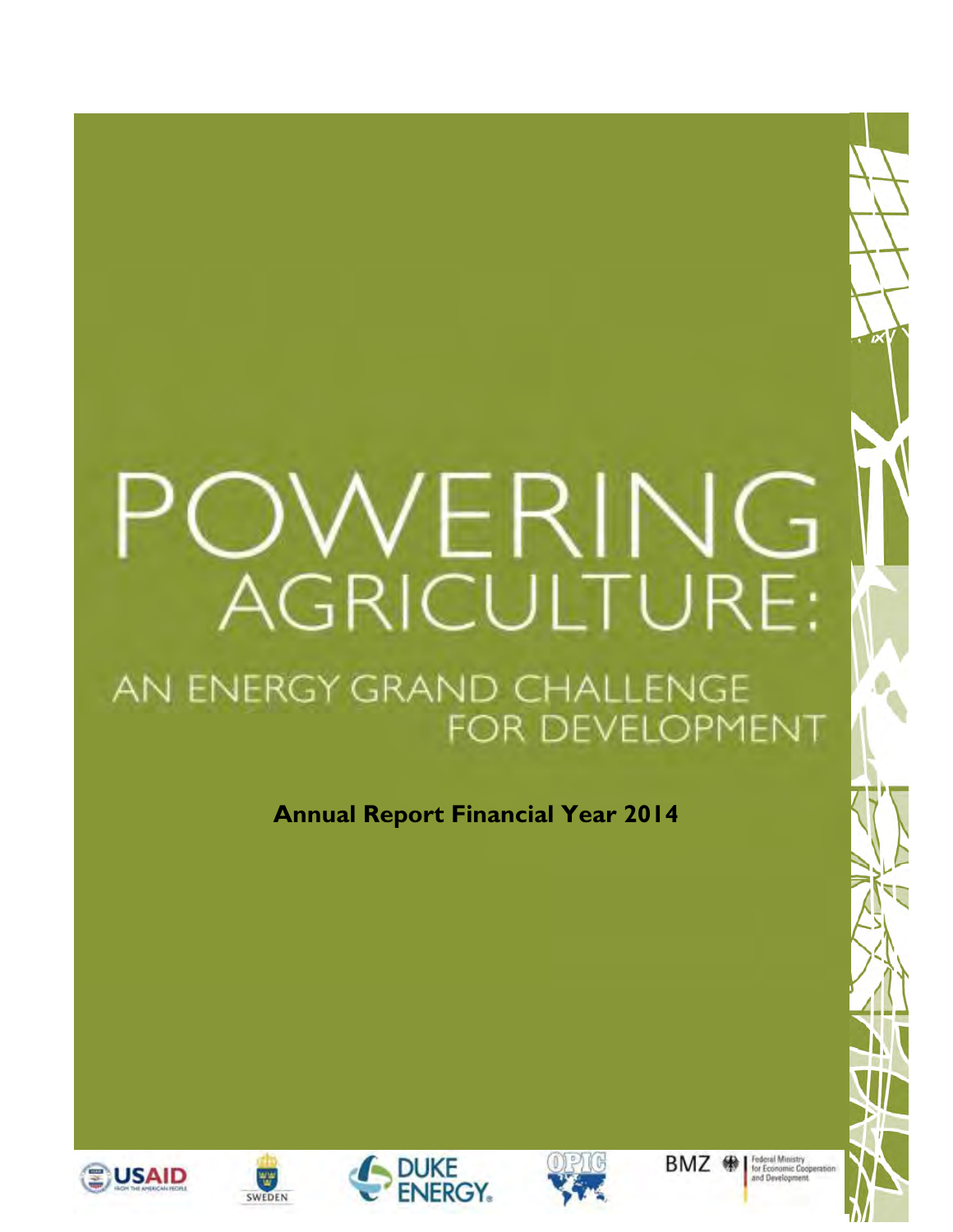## <span id="page-1-0"></span>Executive Summary

This annual report describes the key activities of Powering Agriculture: An Energy Grand Challenge Grand Challenge for Development (PAEGC) implemented over the period of September 2013 to October 2014.

Powering Agriculture: An Energy Grand Challenge for Development represents a partnership of the United States Agency for International Development with the Government of Sweden, Duke Energy Corporation, the Government of Germany, and the Overseas Private Investment Corporation. It was launched in 2012 with the goal to support new and sustainable approaches to accelerate the development and deployment of clean energy solutions for increasing agriculture productivity and/or value in developing countries. Powering Agriculture will

- **Support clean energy technology and businesses model innovations for agriculture.**
- Ensure that financial intermediaries have the capital they need to help organizations scale their innovations and reach the farmers and farm-related businesses that need these technologies.
- **Develop partnerships with public and private sector organizations that want to support** the goals of the Powering Agriculture program.
- Serve as a clean energy and agricultural information resource for people around the world.

Some of the main activities that were implemented during the reporting year period include

- The launch of the first global innovation call resulting in 475 submissions from 76 countries and the selection of 12 winners who will work in 13 countries.
- The hosting of DevelopmentXChange: a winners announcement and conference held on December 11, 2013 in Washington DC with 300 attendees.
- Public awareness raising activities including the [www.poweringag.com](http://www.poweringag.com/) website, the Powering Agriculture Portal on energypedia.info, the e-newsletter, the twitter presence, articles in leading publications and sessions and exhibitions at several conferences.
- A symposium on Sustainable Energy for Food: challenges and solutions for sustainable energy use in the agriculture and food industry on June 12, 2014 in Germany.
- **Public private partnerships in Pakistan, Egypt and Kenya to promote tested and proven** methodologies, involve a wider private sector audience, and encourage effective business models.
- **Three market studies focused on technology advancements within the clean** energy/agriculture nexus.

Powering Agriculture has provided various types of support to the awardees during their first year of implementation and many have indicated that it has been useful in promoting their product and business.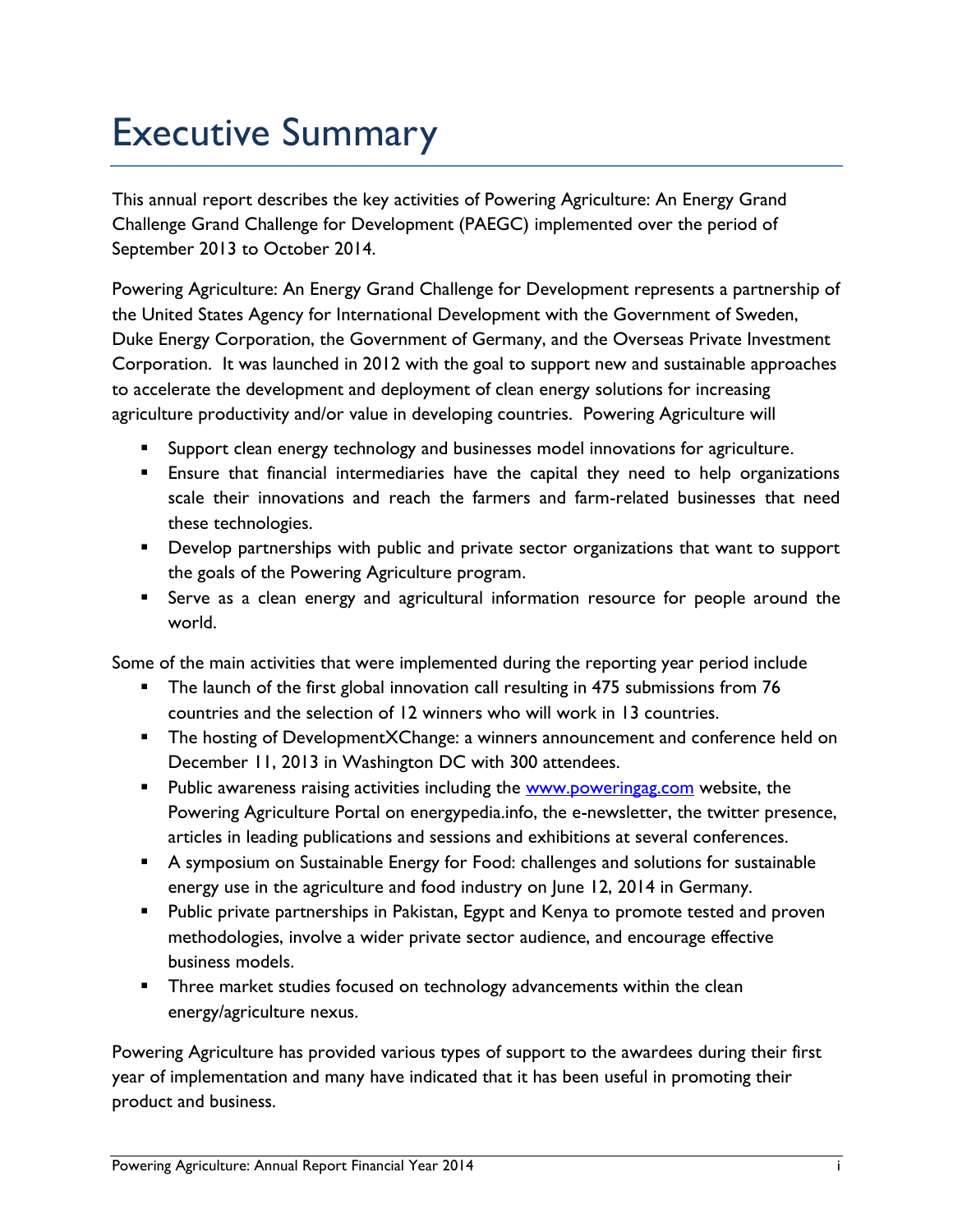In the next year, Powering Agriculture plans to implement the second round of the Global Innovation Call for which the solicitation will be released in November, 2014 and the selection of the winners and the awards will be issued in September 2015. Powering Agriculture also plans to launch a call for public private partnerships and launch the global LIFT financing facility in partnership with other Grand Challenges.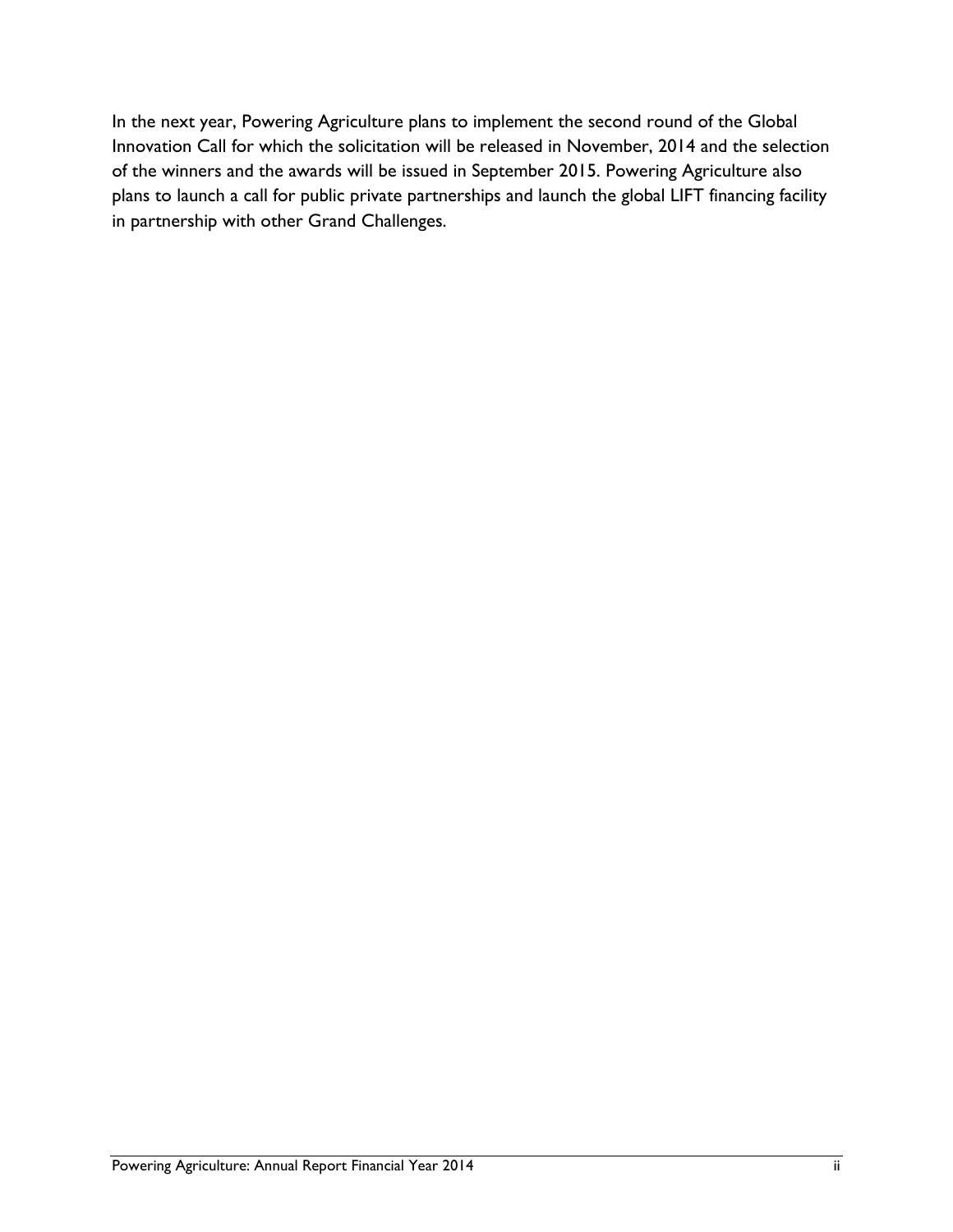## <span id="page-3-0"></span>**Contents**

| $\mathbf{L}$ |  |
|--------------|--|
|              |  |
|              |  |
|              |  |
|              |  |
|              |  |
| 2.1.         |  |
| 2.2.         |  |
|              |  |
|              |  |
|              |  |
|              |  |
|              |  |
|              |  |
|              |  |
|              |  |
|              |  |
|              |  |
|              |  |
|              |  |
| 2.3          |  |
| 2.4.         |  |
|              |  |
|              |  |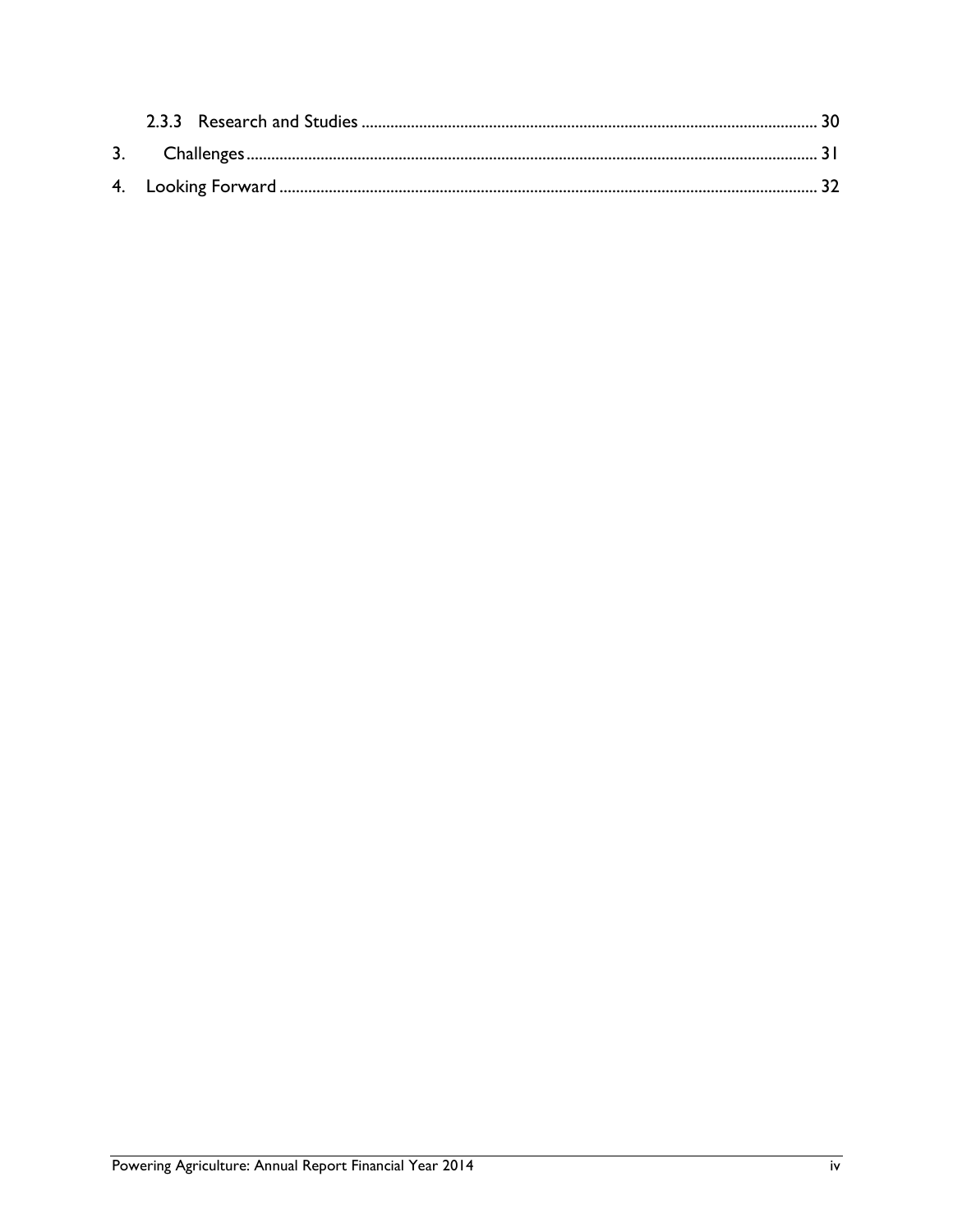<span id="page-5-0"></span>

| AC                 | <b>Alternating Current</b>                                                                                                                 |
|--------------------|--------------------------------------------------------------------------------------------------------------------------------------------|
| <b>BMZ</b>         | Bundesministerium für wirtschaftliche Zusammenarbeit und Entwicklung (German<br>Federal Ministry for Economic Cooperation and Development) |
| <b>CIS</b>         | Clean Irrigation Solution                                                                                                                  |
| DC                 | <b>Direct Current</b>                                                                                                                      |
| <b>ESCO</b>        | <b>Energy Service Company</b>                                                                                                              |
| <b>GCD</b>         | <b>Grand Challenges for Development</b>                                                                                                    |
| <b>GIC-RI</b>      | Global Innovation Call - Round I                                                                                                           |
| GIC-R <sub>2</sub> | Global Innovation Call - Round 2                                                                                                           |
| <b>HARVEST</b>     | Hybrid Agriculture/Road Vehicles with Electricity Storage and Transformation                                                               |
| FY.                | <b>Fiscal Year</b>                                                                                                                         |
| <b>MOU</b>         | Memorandum of Understanding                                                                                                                |
| <b>OPIC</b>        | Overseas Private Investment Corporation                                                                                                    |
| <b>OST</b>         | Office of Science and Technology                                                                                                           |
| <b>PAEGC</b>       | Powering Agriculture: An Energy Grand Challenge for Development                                                                            |
| <b>PASTO</b>       | Powering Agriculture Support Task Order                                                                                                    |
| <b>PV</b>          | Photovoltaic                                                                                                                               |
| <b>PVR</b>         | Photovoltaic refrigerator                                                                                                                  |
| <b>SIDA</b>        | Swedish International Development Cooperation Agency                                                                                       |
| <b>SNNPR</b>       | Southern Nations, Nationalities, and Peoples' Region                                                                                       |
| <b>UGARF</b>       | University of Georgia Research Foundation                                                                                                  |
| <b>USAID</b>       | US Agency for International Development                                                                                                    |
| <b>VIP</b>         | Village Industrial Power                                                                                                                   |
| <b>WCA</b>         | <b>West and Central Africa</b>                                                                                                             |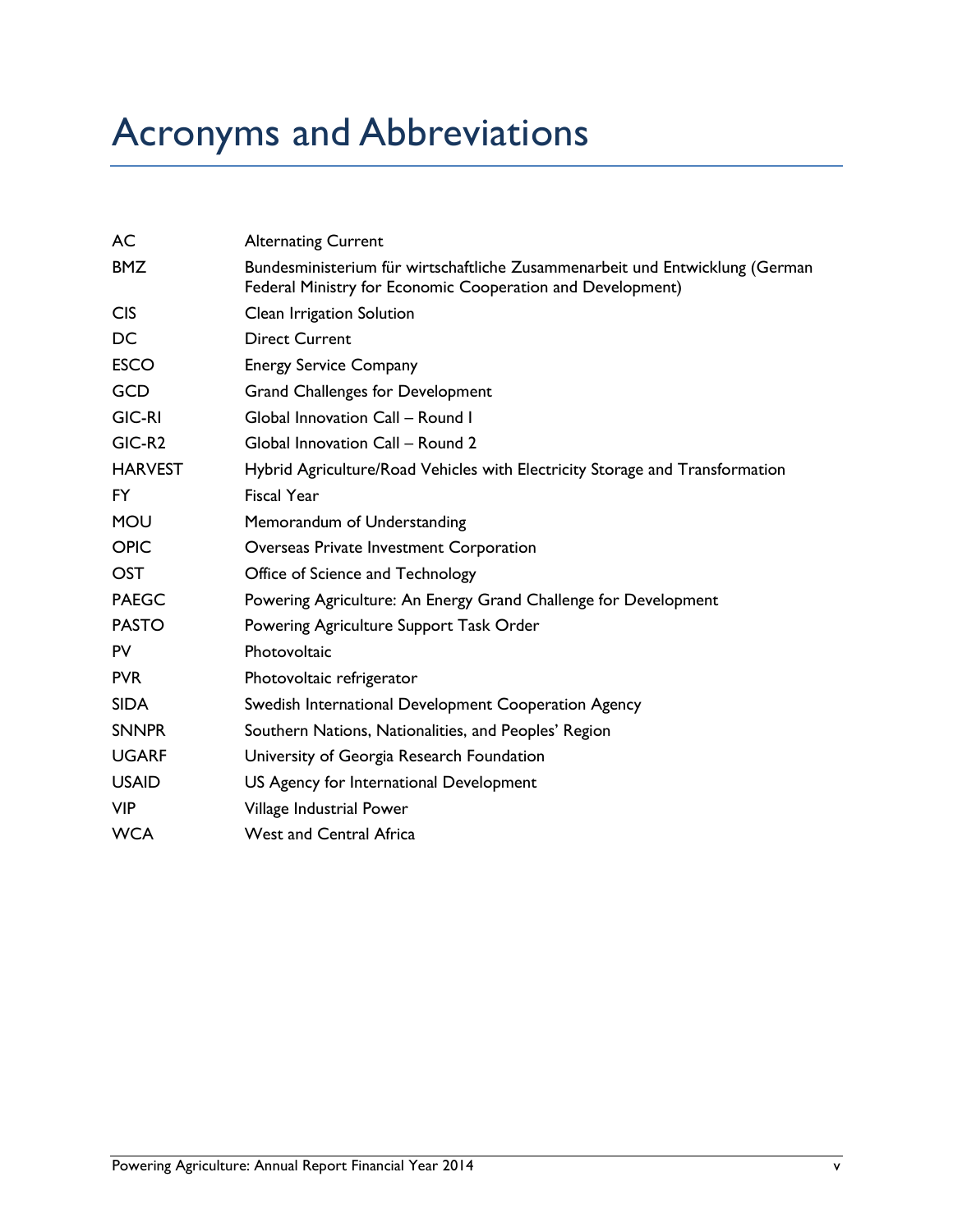## <span id="page-6-0"></span>1. Introduction

This annual report describes the key activities of Powering Agriculture: An Energy Grand Challenge Grand Challenge for Development (PAEGC) implemented over the period of September 2013 to October 2014.

Powering Agriculture: An Energy Grand Challenge for Development represents a partnership of the United States Agency for International Development (USAID) with the Government of Sweden, Duke Energy Corporation, the Government of Germany, and the Overseas Private Investment Corporation (OPIC); collectively known as, the 'Founding Partners'. The goal of Powering Agriculture is to support new and sustainable approaches to accelerate the development and deployment of clean energy solutions<sup>1</sup> for increasing agriculture productivity and/or value in developing countries.

Powering Agriculture follows the Grand Challenges for Development (GCD) model which focuses on defining problems, identifying constraints, and providing evidence-based analysis for a variety of development issues. The Grand Challenges for Development initiative is rooted in two fundamental beliefs about international development:

- Science and technology, when applied appropriately, can have transformational effects; and
- <span id="page-6-1"></span>Engaging the world in the quest for solutions is critical to instigating breakthrough progress.

#### **1.1 The Problem**

 $\overline{a}$ 

Throughout developing countries, agriculture remains the most prominent source of livelihood for most households. As our population expands, farms and agribusiness will need to produce, process, and transport an increasing amount of food. The UN Food and Agriculture Organization estimates that at least 70% more food will need to be produced on the same amount of agricultural land. Identifying means in which clean energy technology can be used to intensify agricultural production will be crucial in meeting this demand.

Increasing the agricultural sector's access to clean energy technologies will enable farmers to mechanize their operations, add value to commodities through processing, and store fresh produce in refrigerated containers to extend its shelf-life. These advancements will lead to more food in the market, increased incomes for farmers and traders, and decreased dependency of the agriculture sector on fossil fuels.

In the context of PAEGC, the term 'clean energy' is defined as: Usable energy (i.e. electricity, illumination, heating/refrigeration, mechanization) that is derived from renewable sources and supports a reduction in fossil fuel use, increase in efficiency, and/or limitation of greenhouse gas emissions. Clean energy sources include – solar, hydro, wind, geothermal, sustainably harvested biomass, and biogas. The term 'clean energy solution' is defined as: A combination of appropriate technology and business model that addresses the clean energy demands of a select market.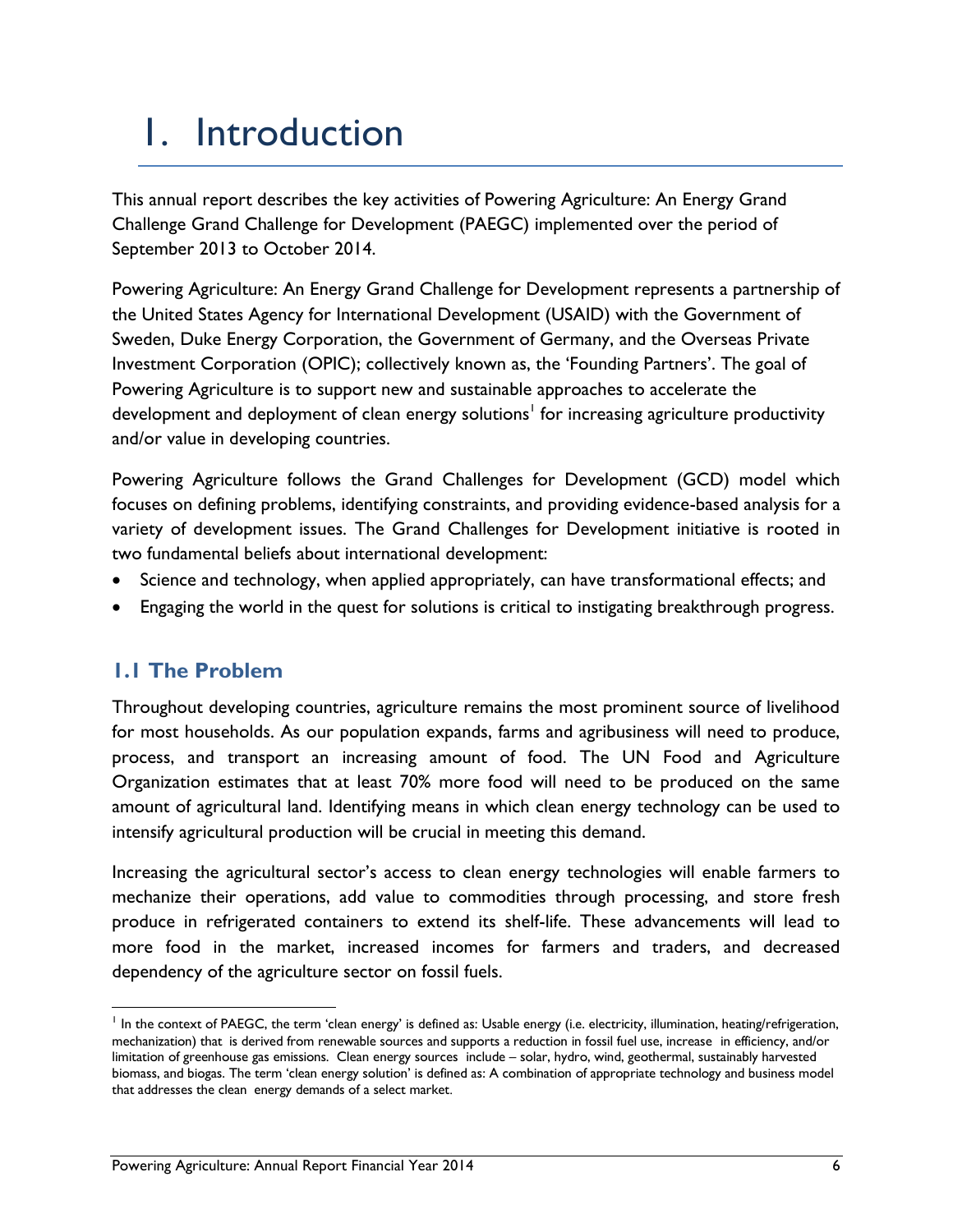Unfortunately, significant barriers exist that hinder the integration of clean energy technology in agriculture development:

- **Farmers are not aware of the variety of new technologies that may be appropriate for** them.
- **EXP** Clean energy technologies are relatively new, therefore farmers have limited access to distributors for installation, parts, and service.
- **Farmers often do not have the means to cover high capital costs associated with clean** energy upgrades - and financing is seldom available.

Likewise, clean energy enterprises seeking to serve these farmers face a number of barriers:

- **EXECO** Limited access to debt and equity to support business development and growth.
- **Farmers are not aware of the economic and environmental benefits of the technology,** and therefore demand for clean energy technology is low.
- **The client base of agricultural communities is remote, scattered, and often very poor;**
- There are few examples of successful business models that have been effective in delivering clean energy solutions to the agriculture sector in developing countries.

These issues create an unproductive cycle, in which suppliers and buyers are not connected, and farmers and agribusinesses are unable to leverage more cost-effective clean energy technologies. Strengthening the links between modern energy service providers and the agriculture sector will create positive feedback loops to increase productivity along major components of the agricultural supply chain: (1) on-farm productivity, (2) cold storage, (3) transport, (4) post-harvest agriculture processing, and (5) agriculture waste for energy applications.

#### <span id="page-7-0"></span>**1.2 The Solution**

In order to solve the challenges described in section 1.1 above, Powering Agriculture was launched in 2012 to

- Support clean energy technology and businesses model innovations for agriculture
- Ensure that financial intermediaries have the capital they need to help organizations scale their innovations and reach the farmers and farm-related businesses that need these technologies
- **Develop partnerships with public and private sector organizations that want to support** the goals of the Powering Agriculture program
- Serve as a clean energy and agricultural information resource for people around the world

The activities of Powering Agriculture will run through 2017.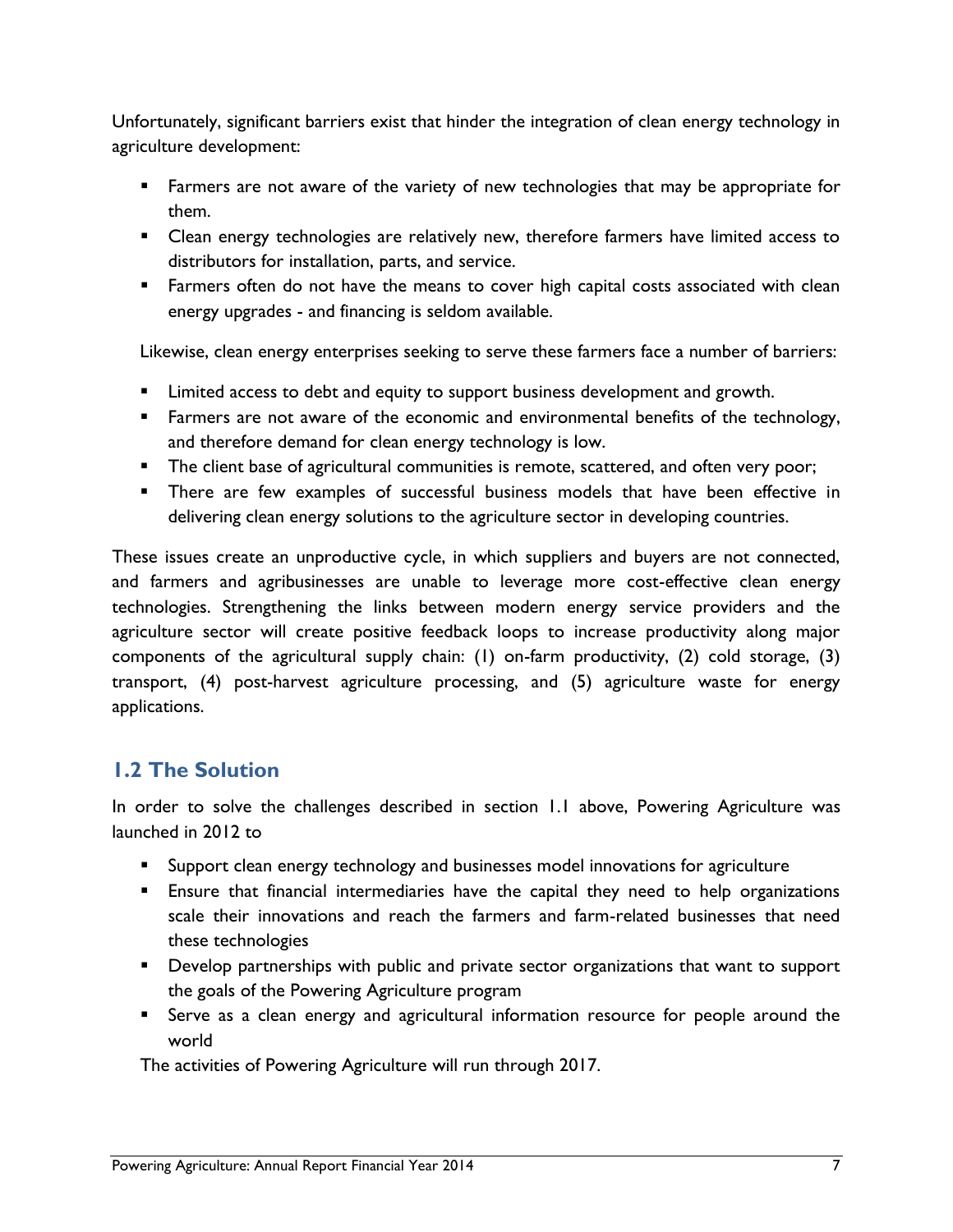#### <span id="page-8-0"></span>**1.3 The Work of Powering Agriculture**

Powering Agriculture's programmatic interventions are grouped under the following four Technical Components:

- **Technology and Business Model Innovation Component:** Financial support primarily in the form of grant funding to private/non-profit/academic entities to design, pilot and deploy innovative technologies and business modules to further integrate clean energy solutions within agricultural supply chains in developing and emerging countries.
- **Commercial Financing Component:** Provision of grant funding, guarantees, and other incentives to financial intermediaries to encourage private sector equity and debt investments within the clean energy/agriculture nexus.
- **Mainstreaming and Acceleration Component:** Catalyzing private-sector investment and associated technical assistance and training to bring proven clean energy solutions for enhancing agricultural productivity and/or value to commercial scale. Efforts are made through this Technical Component to pursue a 'nexus' approach to supporting PAEGC Partners' ongoing/planned energy and agriculture programs.
- **Knowledge Management Component:** Collecting, analyzing, and disseminating knowledge gained through the implementation of PAEGC interventions and other activities within the clean energy/agriculture nexus.



**Figure 1. PAEGC's Technical Components and Illustrative Activities**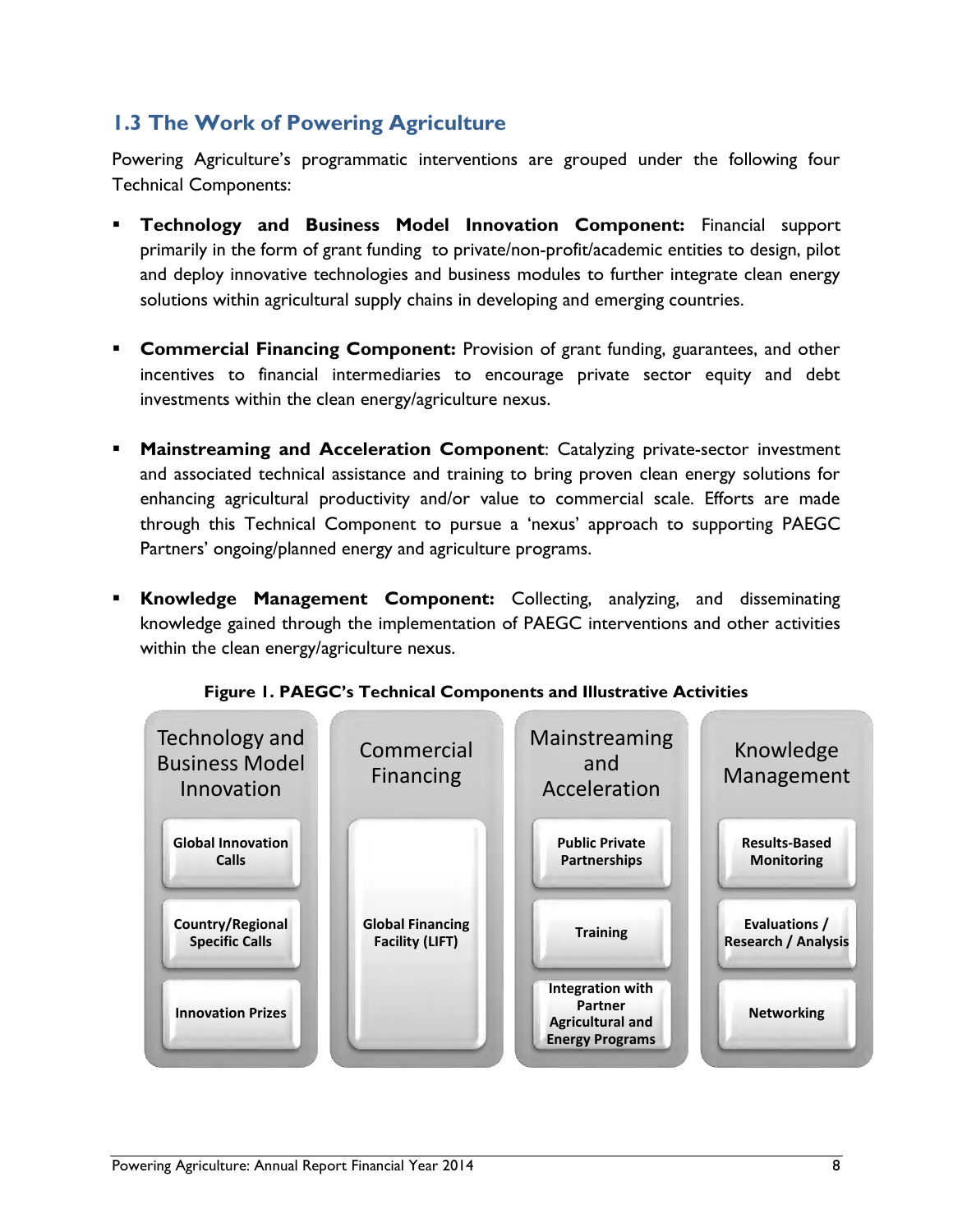#### <span id="page-9-0"></span>**1.4 The Founding Partners**

The Founding Partners have made financial and in-kind contributions to finance the activities of Powering Agriculture. In-kind contributions are technical assistance resources that individual Partners have committed to support the goal of Powering Agriculture but are managed by the individual Partners themselves. USAID serves as the administrator of Powering Agriculture managing the disbursements of the finances. Below is a description of each Founding Partner.

| Organization                  | <b>Description</b>                                                                                                                                                                                                                                                                                                                                                                                                                                                                                                                                                                                                                  |  |  |
|-------------------------------|-------------------------------------------------------------------------------------------------------------------------------------------------------------------------------------------------------------------------------------------------------------------------------------------------------------------------------------------------------------------------------------------------------------------------------------------------------------------------------------------------------------------------------------------------------------------------------------------------------------------------------------|--|--|
| United States Agency for      | The American people, through the USAID, have provided economic and                                                                                                                                                                                                                                                                                                                                                                                                                                                                                                                                                                  |  |  |
| International                 | humanitarian assistance worldwide for nearly 50 years. www.usaid.gov                                                                                                                                                                                                                                                                                                                                                                                                                                                                                                                                                                |  |  |
| Development                   |                                                                                                                                                                                                                                                                                                                                                                                                                                                                                                                                                                                                                                     |  |  |
| Government of Sweden          | Sida, the Swedish International Development Cooperation Agency which is an                                                                                                                                                                                                                                                                                                                                                                                                                                                                                                                                                          |  |  |
|                               | authority under the jurisdiction of the Swedish Ministry for Foreign Affairs,                                                                                                                                                                                                                                                                                                                                                                                                                                                                                                                                                       |  |  |
|                               | focused on improving living conditions for developing nations around the world.<br>http://www.sida.se/English/                                                                                                                                                                                                                                                                                                                                                                                                                                                                                                                      |  |  |
| Duke Energy                   | Duke Energy, one of the largest electric power companies in the United States,<br>supplies services in a sustainable manner - affordable, reliable, and clean.<br>http://www.duke-energy.com/                                                                                                                                                                                                                                                                                                                                                                                                                                       |  |  |
| The Overseas Private          | OPIC is the U.S. Government's development finance institution. It mobilizes                                                                                                                                                                                                                                                                                                                                                                                                                                                                                                                                                         |  |  |
| <b>Investment Corporation</b> | private capital to help solve critical development challenges and in doing so,<br>advances U.S. foreign policy. Because OPIC works with the U.S. private sector,<br>it helps U.S. businesses gain footholds in emerging markets, catalyzing revenues,<br>jobs and growth opportunities both at home and abroad. OPIC achieves its<br>mission by providing investors with financing, guarantees, political risk<br>insurance, and support for private equity investment funds.<br>http://www.opic.gov/                                                                                                                               |  |  |
| Government of Germany         | The BMZ, Federal Ministry for Economic Cooperation and Development,<br>develops the guidelines and the fundamental concepts on which German<br>development policy is based. It devises long-term strategies for cooperation<br>with the various players concerned and defines the rules for implementing that<br>cooperation. These are the foundations for developing shared projects with<br>partner countries and international development organizations. All efforts are<br>informed by the United Nations' Millennium Development Goals, which<br>ambitiously aim to halve poverty in the world by 2015. http://www.bmz.de/en |  |  |

**Table 1. PAEGC Founding Partners**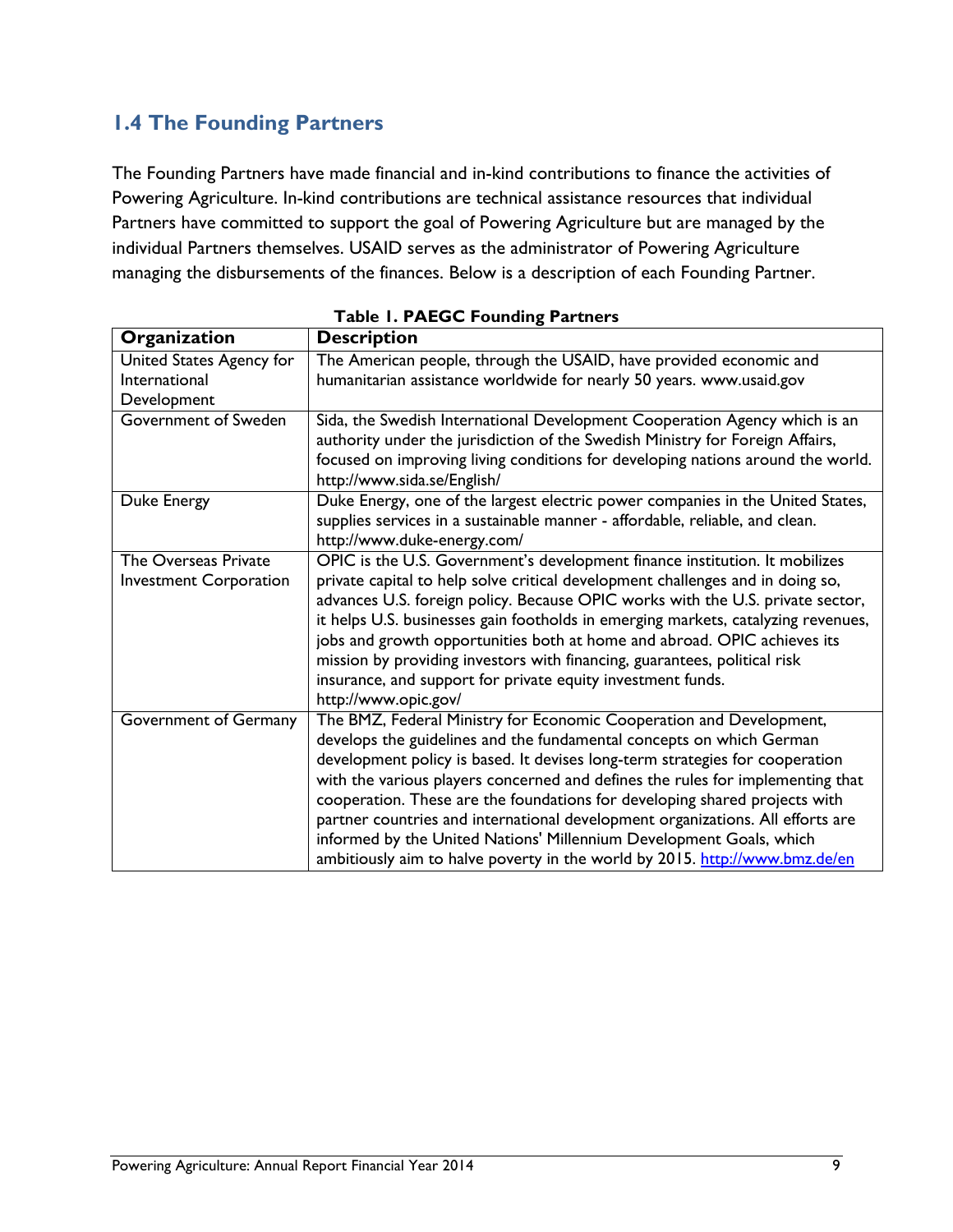# <span id="page-10-0"></span>2. Highlights

The following are highlights of the main activities implemented under Powering Agriculture during the reporting period.

#### <span id="page-10-1"></span>**2.1. First Innovation Call**

Powering Agriculture launched its first global innovation call in December 2012. The global call for proposals focused on creative solutions that address an identified development problem, that is, farmers and agribusinesses' limited ability to sustainably maximize agricultural production and value due to limited access to modern energy services. Through the global innovation call, Powering Agriculture sought solutions within the clean energy/agricultural nexus that:

- (i) Could achieve scale;
- (ii) Were adoptable within the context of emerging markets;
- (iii) Were sustainable, and can ultimately progress without outside assistance; and
- (iv) Utilized modern, evidence-based science and technology approaches.

The Powering Agriculture Global Innovation Call was a success and generated a response from innovators around the world, resulting in:

- 475 submissions from 76 countries; 55% of applications were from developing countries
- The selection of 12 winners who will work in 13 countries; awards to each winner of between \$800,000 and \$1,500,000

In September 2013, USAID issued the following three-year awards (October 2013 – September 2016) to the 12 winners.

|   | Awardee                                              | <b>Project Name</b>                                                                                                 | <b>Country of</b><br>Implementation |
|---|------------------------------------------------------|---------------------------------------------------------------------------------------------------------------------|-------------------------------------|
|   | African Bamboo                                       | Thermal treatment of agricultural goods based on a<br>demand driven and energy-efficient biomass<br>combustion unit | Ethiopia                            |
|   | Camco Advisory<br><b>Services</b>                    | Biomass Mini-Grids for Palm Oil Producing<br>Communities in Benin and Tanzania                                      | Benin, Tanzania                     |
| 3 | The Earth Institute at<br><b>Columbia University</b> | Micro-Solar Utilities for Small-Scale Irrigation in<br>Senegal                                                      | Senegal                             |
| 4 | EarthSpark International                             | Smart Grid on Main Street: Powering Agricultural<br>Processing with Sustainable Energy Services                     | Haiti                               |
| 5 | <b>ECO Consult</b>                                   | Hydroponic Green Farming Initiative                                                                                 | Jordan                              |

**Table 2. Global Innovation Call: Round 1 Funded Awards**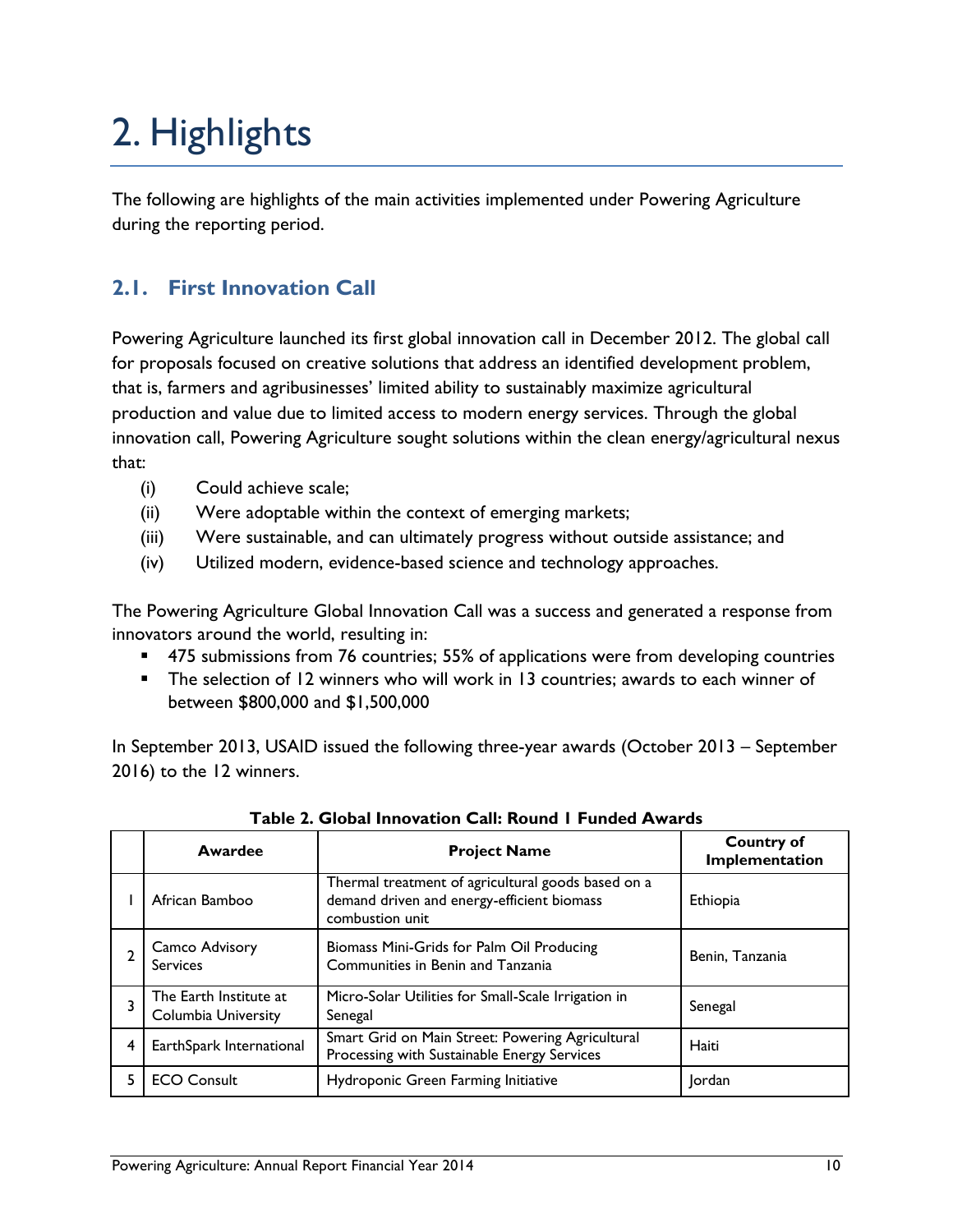|                 | Awardee                                             | <b>Project Name</b>                                                                                  | <b>Country of</b><br>Implementation |
|-----------------|-----------------------------------------------------|------------------------------------------------------------------------------------------------------|-------------------------------------|
| 6               | iDE                                                 | Clean Irrigation Solution (CIS) for Increased<br><b>Agricultural Productivity</b>                    | Honduras, Nepal,<br>Zambia          |
| 7               | Motivo Engeering                                    | Hybrid Agriculture/Road Vehicle with Electricity<br>Storage and Transformation (HARVEST)             | India                               |
| 8               | Promethean Power<br><b>Systems</b>                  | Solar-powered Milk Chilling in Rural India                                                           | India                               |
| 9               | Rebound Technologies                                | Solar Cooling for Horticultural Preservation                                                         | Mozambique                          |
| $\overline{10}$ | SunDanzer Refrigeration                             | Sustainable Milk for Africa through Refrigeration<br>Technology                                      | Kenya                               |
| $\mathbf{H}$    | University of Georgia<br><b>Research Foundation</b> | Renewable Energy-Powered Evaporative Cooling for<br><b>Small-Holder Farmers</b>                      | Uganda                              |
| 12              | Experience International                            | Solar Powered Cold Storage and Ice Making Facilities<br>for Fishing Communities in Eastern Indonesia | Indonesia                           |

The Global Innovation Call culminated in DevelopmentXChange: a winners announcement and conference which was held on December 11, 2013 in Washington DC and had about 300 attendees from donors, the international development community, private sector, and civil society.

The program included

- A DevelopmentXChange Marketplace where the Powering Agriculture winners exhibited their clean energy solutions.
- A special presentation by: William Kamkwamba, a Malawian inventor and author of "The Boy Who Harnessed the Wind" who gained fame when, in 2002, he built a windmill to power a few electrical appliances in his family's house using blue gum trees, bicycle parts, and materials collected in a local scrapyard.



Participants at Development XChange Marketplace Source: USAID

 Technical seminars on smart irrigation, clean energy usage in agricultural production and processing, strengthening the clean energy cold chain, and clean energy finance for suppliers and end users.

A two day accelerator workshop for the winners was also held as part of DevelopmentXChange. The workshop matched the winners with various mentors from the business, energy, and agricultural space to provide practical advice on using the award for business expansion and scaling of the clean energy solution to achieve maximum impact.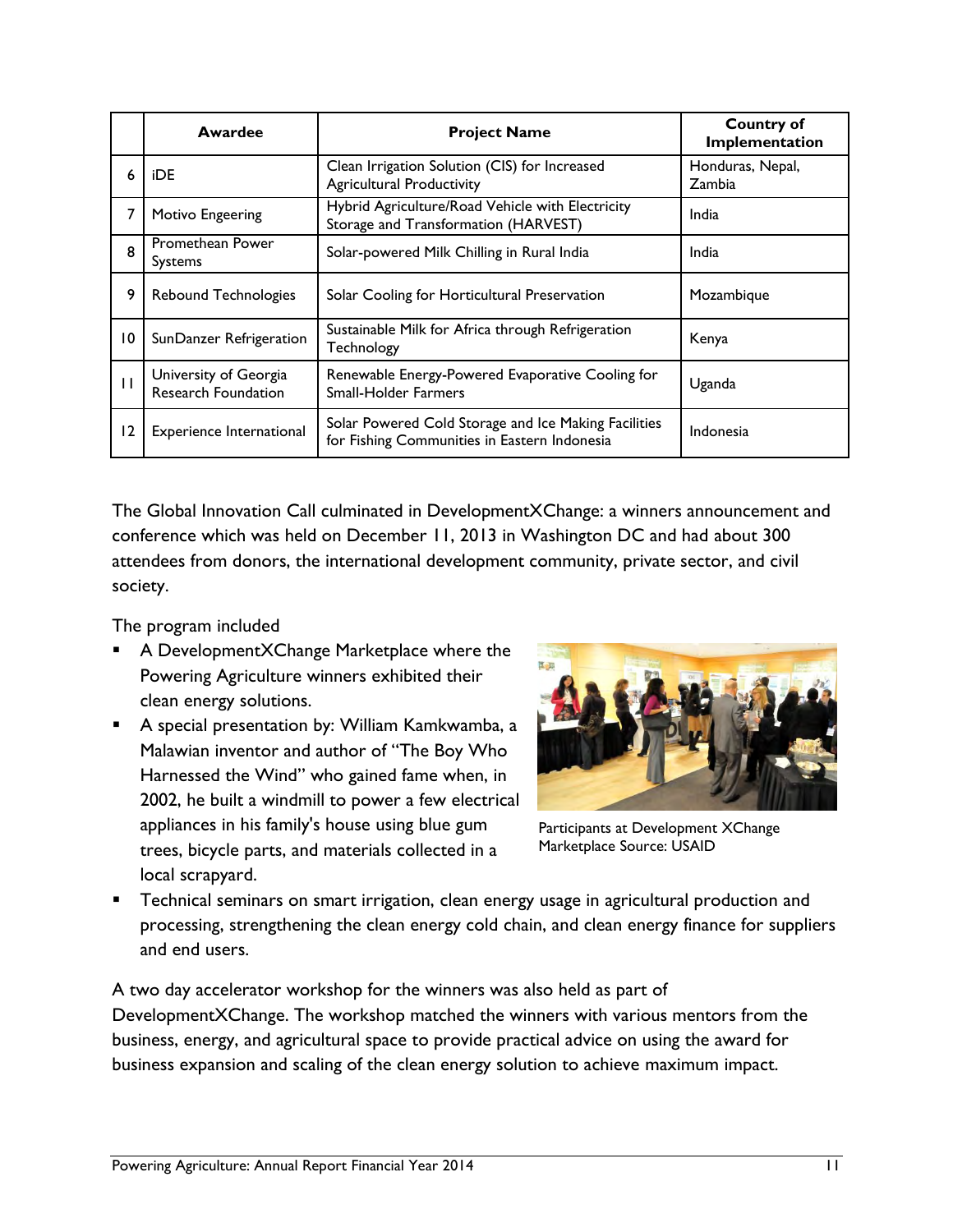#### <span id="page-12-0"></span>**2.2. Awardee Accomplishments**

The following provides a snapshot of each awardee's clean energy solution, their expected impacts, and their progress to date.

The awardee projects are generally focused on new clean energy technologies and business models that show promise of being viable in supporting the objectives of PAEGC, but have yet to demonstrate their proven applicability in a developing country context through extensive field tests. The activities of the projects are focused on the early stages of research and development and are using PAEGC funding to refine/improve the design of the technologies, establish proof of concept, pilot field tests, and adapt technologies/business models for new markets. Many of the awardees have spent the first year of implementation focused on refining the design of their solution and do not have field results to show as yet.

#### <span id="page-12-1"></span>**2.2.1 African Bamboo**

PROJECT Biomass-Powered Thermal Processing of Ethiopian Bamboo COLLABORATOR(S) Heartland Global (USA) LOCATION APPLIED Southern Nations, Nationalities, and Peoples' Region (SNNPR), Ethiopia WEBSIT[E www.african-bamboo.com](http://www.african-bamboo.com/)

ORGANIZATION: African Bamboo is a forestry, wood, and bio-energy company located in Addis Ababa, Ethiopia, among Africa's largest reserves of bamboo, African Bamboo develops innovative applications for bamboo, particularly for industrial and commercial uses. The company was established in 2012 as a subsidiary of Fortune Enterprise PLC which, since 1961, has been a manufacturer of wood and metal products in Addis Ababa.

PROBLEM/ OPPORTUNITY: In Ethiopia, there are more than one million hectares of bamboo. Recognized as a fast-growing and largely sustainable raw material, there is an increasing global demand for bamboo as a wood substitute for a variety of construction and furnishing applications. However, bamboo resources are often poorly managed. Most in the industry have limited knowledge of modern value-added processing techniques, which limit their earning potential.

CLEAN ENERGY SOLUTION: African Bamboo is developing an environmentally friendly bamboo thermal modification process called ThermoBoo. Through this chemical-free process, decay factors such as rot and insects are virtually eliminated, and the thermally-modified bamboo fiber can be further processed into sturdy panels that can be marketed to a range of domestic and international buyers. The ThermoBoo process involves the combustion of biomass dust – a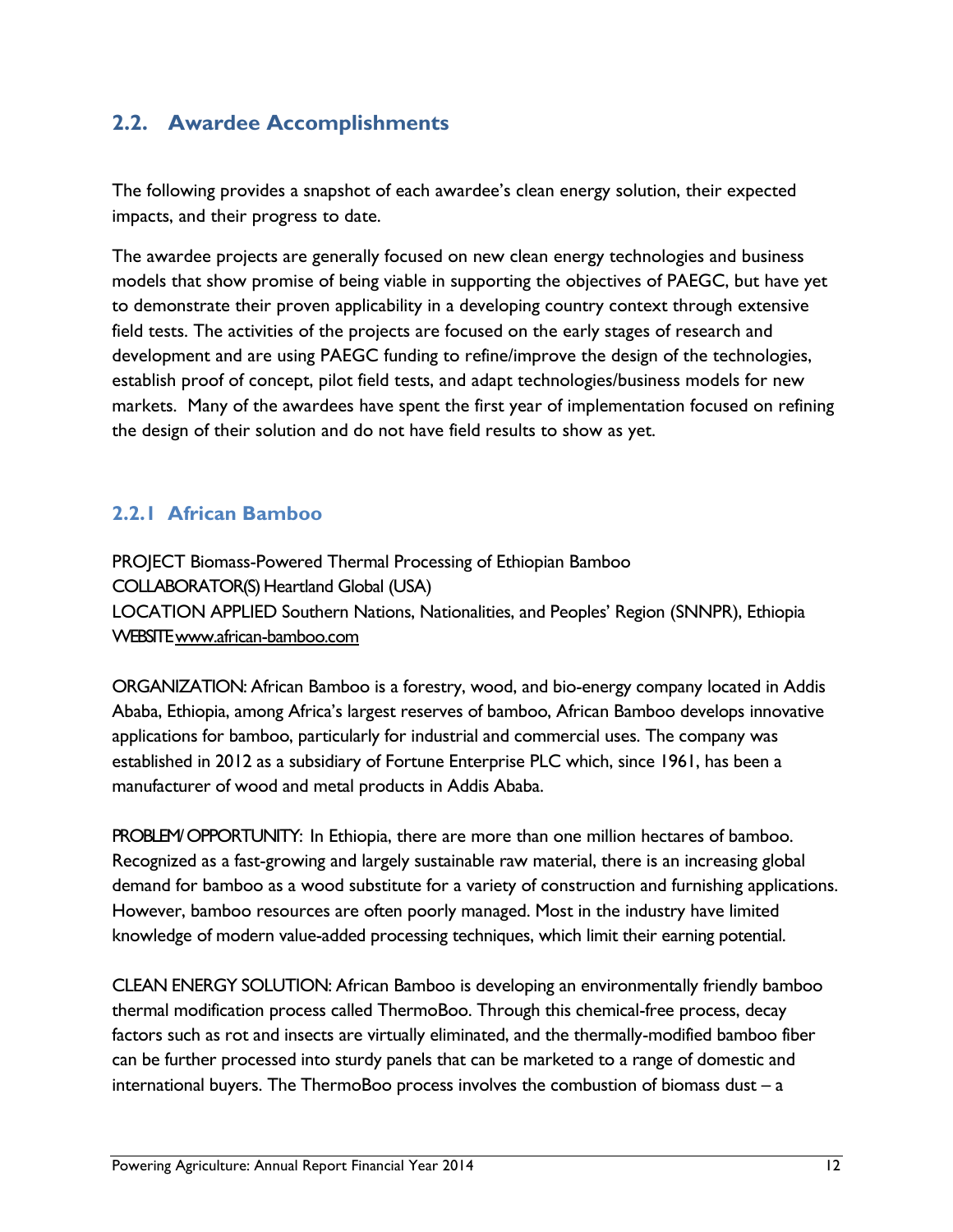technological approach that is completely new to Ethiopia. Through the project's successful implementation of a pilot processing facility, African Bamboo envisions developing a replicable model that can lead to prospective business opportunities throughout the region.

IMPACT: The success of this project will lead to new opportunities for export, employment, and manufacturing in Ethiopia. In addition to its socio-economic impact, bamboo cultivation of native species plays a significant role in reforestation by stabilizing soil. African Bamboo uses environmental impact assessments to ensure the continued promotion of bamboo's environmental benefits, and the minimization of the company's ecological footprint.

PROGRESS TO DATE: During its first year of implementation, African Bamboo developed a labscale thermal modification phase plan, completed the system design for the thermal modification facility and completed the system engineering. The thermal modification phase plan for Ethiopian highland bamboo has been successfully transferred, adapted, and optimized from the lab-scale and process optimization completed. The desired energy efficiency of the renewable energy plant has been achieved, quantified and proven by measurements. African Bamboo also utilized remotesensing technology to take stock of the bamboo resources available within the Sidama zone under Southern Nation and Nationality Peoples Region and surrounding highland areas within the adjoining Oromia region. African Bamboo was also able to generate interest from the beneficiaries and added another 50 farmers as bamboo suppliers

African Bamboo has not yet achieved one of its milestones for FY2014. It was delayed in entering into purchase agreements with equipment suppliers because preliminary results from African Bamboo's product development efforts – being jointly undertaken at facilities in Ethiopia and Fraunhofer WK in Germany – indicated a major shift in terms of technologies that needed to be deployed for the thermal modification plant, associated renewable energy plant, and hot presses. African Bamboo is moving forward to address these issues, and anticipates having the purchase agreements secured in March 2015 after further modification testing of about 18 tons of bamboo is conducted. African Bamboo will request an amendment to its milestone schedule to address these delays.

#### <span id="page-13-0"></span>**2.2.2 Camco Advisory Services**

PROJECT Biomass Mini-Grids for Palm Oil Producing Communities in Benin and Tanzania COLLABORATOR(S) Gazogen, Inc., (USA) LOCATION APPLIED Oueme region in Benin, and the Kigoma region in Tanzania WEBSITE [www.camcocleanenergy.com/africa](http://www.camcocleanenergy.com/africa) [www.villageindustrialpower.com](http://www.villageindustrialpower.com/)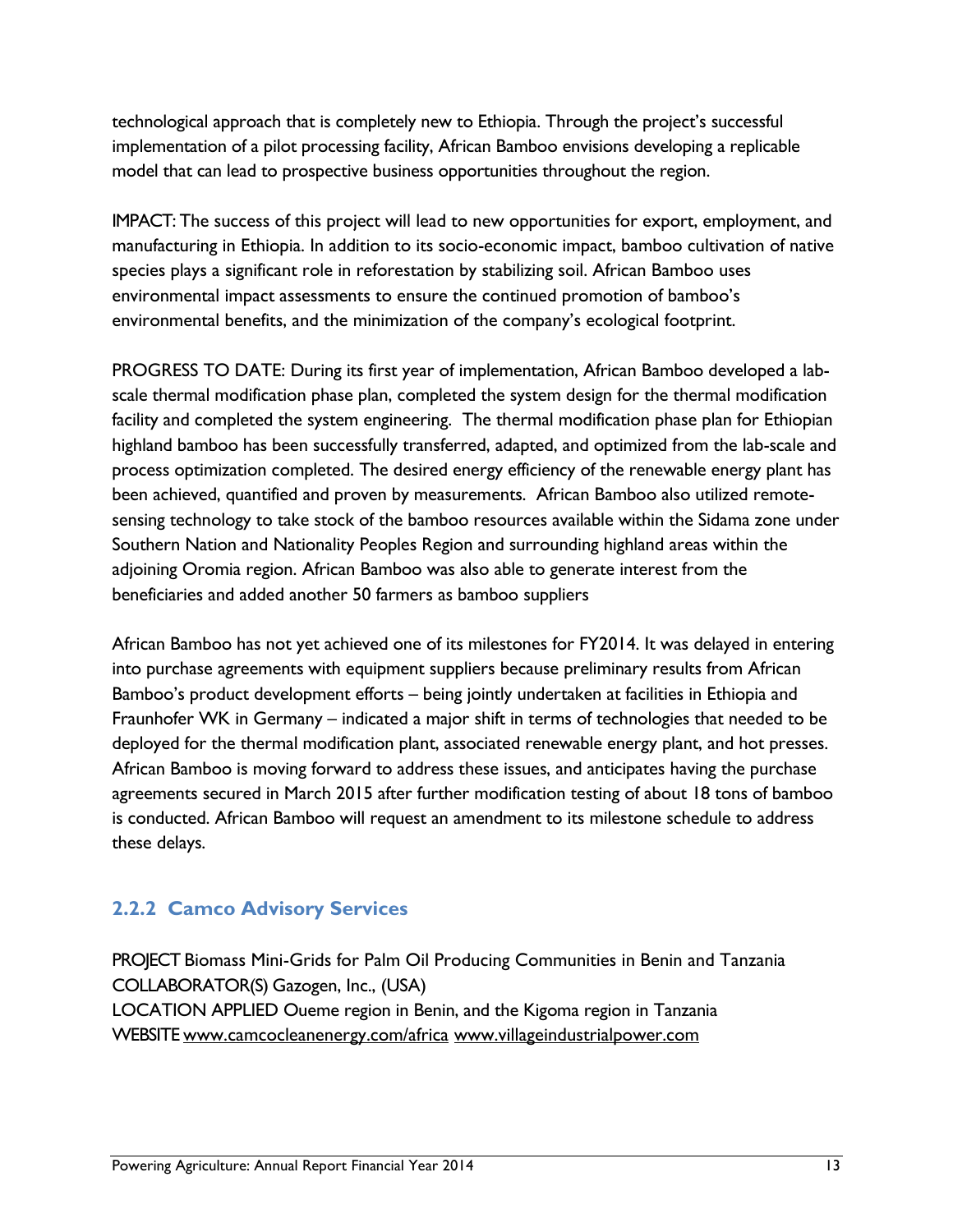ORGANIZATION: Camco Clean Energy is a sustainable energy development company with offices across Africa. It is experienced in providing rural electrification through solar, biomass, small hydro, and biofuel technologies, addressing traditional charcoal production and consumption. Camco will co-implement activities with Gazogen, Inc – a firm that specializes in the development of biomass fueled cogeneration plants.

PROBLEM/ OPPORTUNITY: In rural areas of Benin and Tanzania, access to modern energy services is extremely limited. Without electricity, farming communities are slow in their adoption of modern agriculture practices– resulting in sparse irrigation, lagging food production, and few opportunities for value-added processing and refrigerated storage. Though some communities depend on fossil fuel-based technologies to meet their energy needs, perpetually escalating fuel costs - coupled with adverse environmental impacts - necessitate the exploration of more affordable and sustainable options.

CLEAN ENERGY SOLUTION: Village Industrial Power (VIP) Plants are mini-grid systems powered through the combustion of biomass waste produced at local agricultural processing facilities. The VIP Plants generate mechanical/electrical/thermal energy for use in a diverse range of agricultural activities - processing fruit, palm, rice, and cocoa; dairy pasteurization; purifying water; and powering irrigation pumps. The VIP Plants will be assembled/sold in partnership with local manufacturers, and owned/operated by local Energy Service Companies (ESCOs).

IMPACT: The project will result in the establishment of 50 agro-processing centers and village mini-grids capable of producing between 10 and 50kW of electricity for homes, social services, and businesses. It is anticipated that the VIP Plants will service more than 5,000 agrarian families. This clean energy solution will contribute agricultural development and low-carbon economic growth that improves food security, financial stability, environmental sustainability, and women's empowerment through new entrepreneurship opportunities.

PROGRESS TO DATE: During the first year of implementation, Camco focused on generating interest in and demand for the VIP technology but had to make adjustments to its target beneficiaries in Tanzania. The project was designed to initially target palm oil processing businesses and communities but early on the project team discovered that the palm oil processing sector in the project site, the Kigoma Region, was severely underdeveloped and manual at best and there was not enough business to generate enough palm oil waste (fibers, shells, etc.), while simultaneously produce palm oil mechanically, to provide a logical market for the VIP. Camco also discovered that coffee is the predominant business in the region with well-organized village coffee producing cooperatives and decentralized "pulperies" or village processing centers which operate on diesel generators due to the lack of electricity. Therefore, Camco decided to target the coffee market in Kigoma, while diversifying to other geographic and agro-processing markets in Tanzania such as the timber industry. In Benin, the initial hypothesis remained and the VIP technology found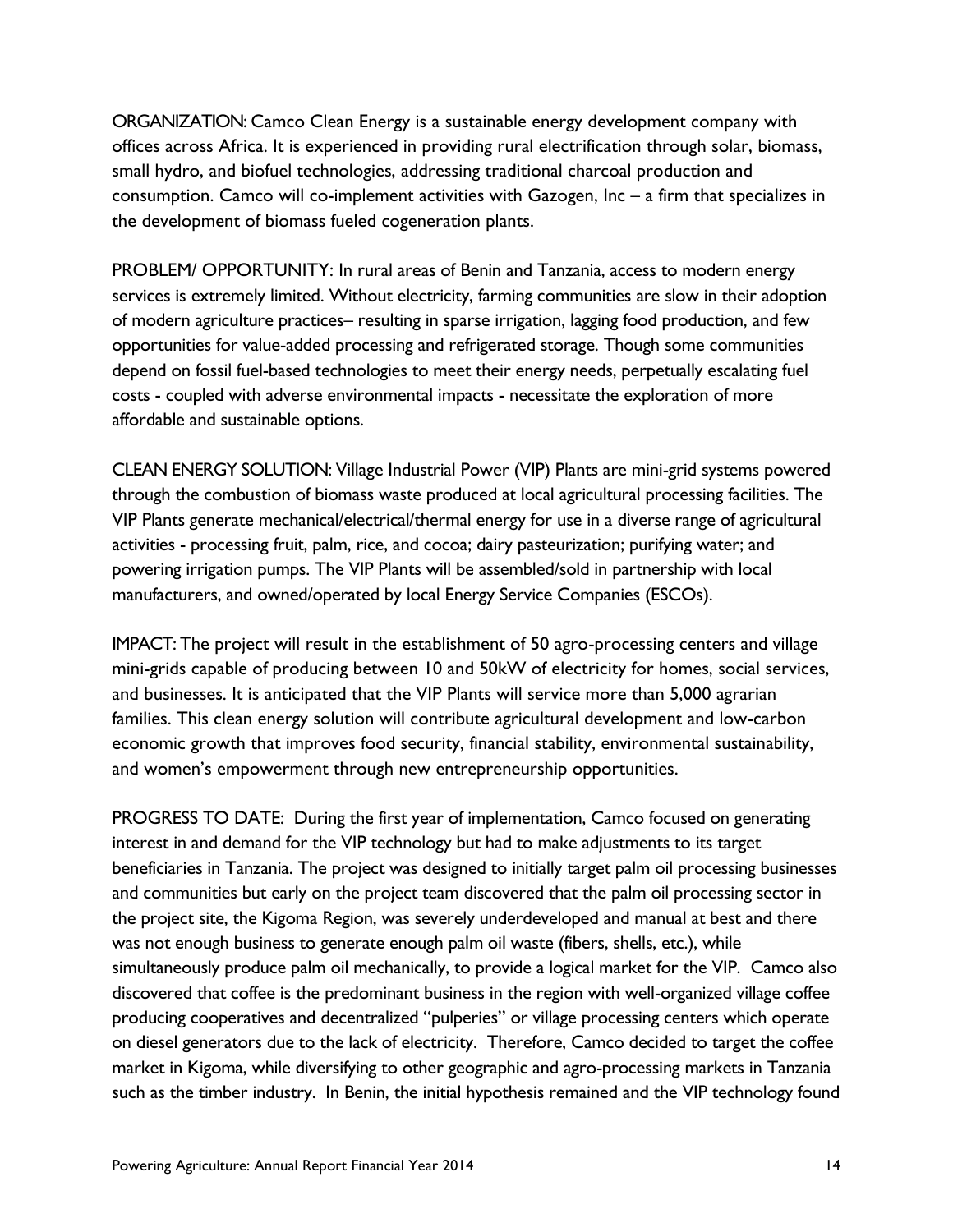a ready market among small holder/palm oil processing businesses.

As a result of the outreach efforts, Camco is installing the first VIPs at

- three palm oil processing businesses in South Eastern Benin
- one village in Southern Tanzania at the heart of the timber industry, to be used to power a village grid
- the central headquarters of Kanyovu Coffee Curing Company in the Kigoma Region of Tanzania, using coffee parchment as feedstock to provide electricity for a secondary school and hospital.



VIP Plant in use in a village processing center in Tanzania. Source: Camco

#### <span id="page-15-0"></span>**2.2.3 Earth Institute - Columbia University**

PROJECT Micro-Solar Utilities for Small-Scale Irrigation in Senegal COLLABORATOR(S) The MDG Center West and Central Africa (Senegal) LOCATION APPLIED Potou, Senegal WEBSIT[E www.earth.columbia.edu](http://www.earth.columbia.edu/)

ORGANIZATION: The Earth Institute at Columbia University harnesses scientific research, education, and practical solutions to create a more sustainable world through innovation and critical thinking. Earth Institute has partnered with The MDG Center West and Central Africa (WCA) – an organization established to assist WCA countries develop and implement operational strategies aimed at achieving the Millennium Development Goals.

PROBLEM/OPPORTUNITY: In Senegal, farmers currently use two practices for watering crops: the labor intensive method of flood irrigation with wells and buckets, or the cost- and energyintensive method of using diesel-powered motor pumps. Neither of these options is ideal in a country with immense solar resources that can be harnessed and used to transform irrigation practices in the country and region.

CLEAN ENERGY SOLUTION: Earth Institute's solution will enable a small group of farmers to use a central solar energy unit to power multiple alternate current (AC) pumps for irrigation. The proposed solution takes advantage of the benefits of solar without the high costs associated with direct current (DC) powered pumps and battery storage. This power will be accessed by farmers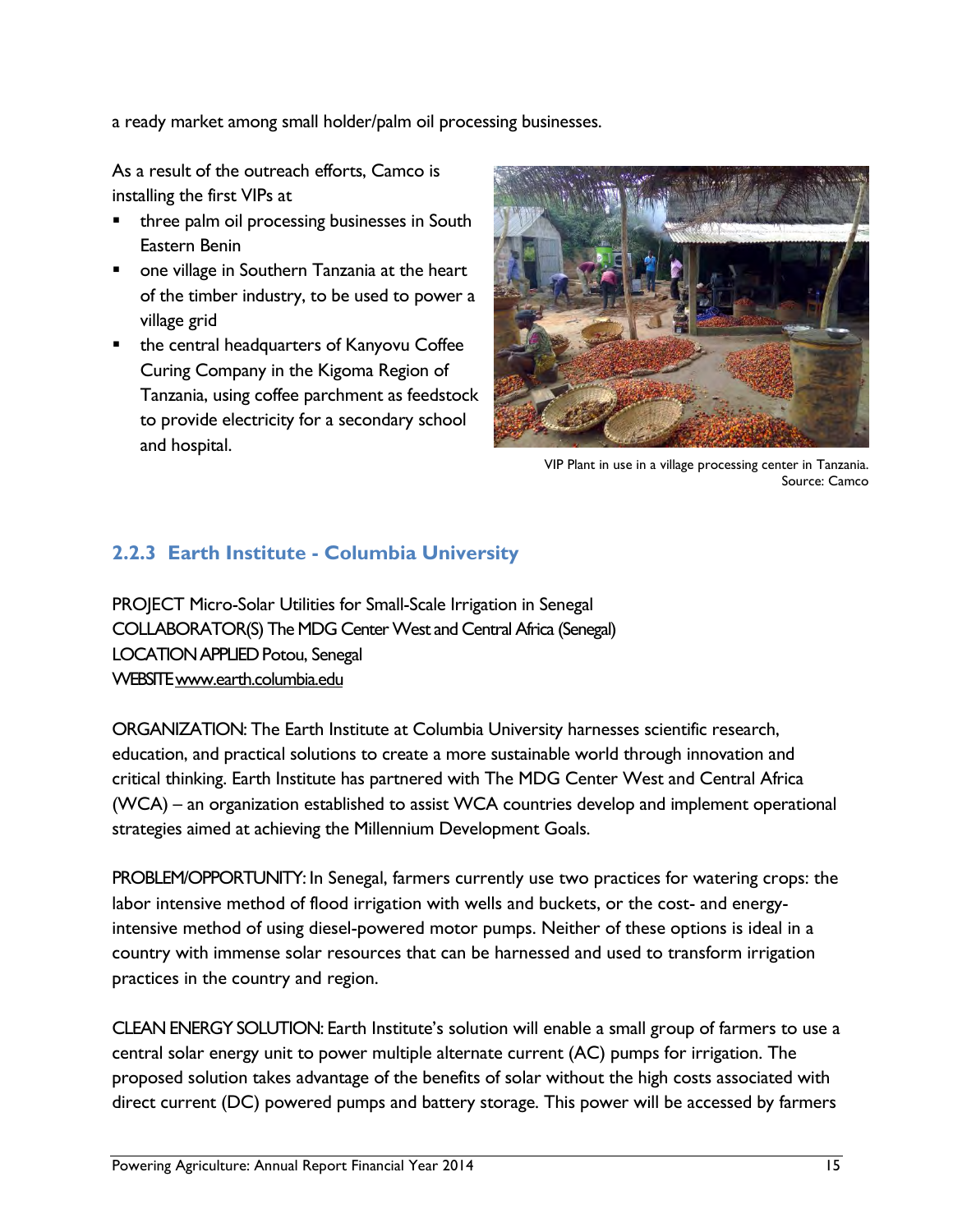with prepaid electricity cards issued by a micro-utility, and sold through local vendors who will benefit from a small commission. Recognizing that a major obstacle to technology adoption is financing, a tariff-based financing model will allow customers to cover their appliance loans in small payments added into their micro-utility bills.

IMPACT: This innovation will reduce the price of energy for irrigation significantly while reducing the carbon intensity of irrigation and the labor expended on it. These benefits are particularly powerful when looking at the demographics of Senegal's agricultural workforce, which is more than 85 percent women.

PROGRESS TO DATE: During the first year of implementation, the Earth Institute has designed the solar array for the first pilot installation to provide 8 kW-peak power which will allow for the simultaneous operation of at least seven 0.75kW pumps at midday, accounting for expected system losses. The solar AC pump controller has been modified to meet the needs of the off-grid setting with multiple pumps and a single inverter. The controller was tested and modified to ensure it will work with the pre-paid payment software and that it can truly handle multiple, separately controlled pump loads. This is a first significant step towards finding the technological solution to solve the problem of using a single photovoltaic (PV) array/single inverter to power multiple pumps with separate metering for each pump. The Earth Institute has selected the village of Gabar, located within the Millennium Village Project site of Potou, as the site for the first pilot installation. Baseline data collection on farmers' energy use, current agricultural production, and number of solar maintenance technicians is underway. A solar technician has also been hired to oversee field testing and pilot phases.

Implementation remains about six weeks behind schedule due to the late arrival of the solar AC pump controller. Nevertheless, the first pump controller unit has been sent to Senegal and the second controller has been paid for and construction is expected to be much faster than it was for the first unit. However, a milestone adjustment is needed to account for the delay in the first unit.

#### <span id="page-16-0"></span>**2.2.4 EarthSpark International**

PROJECT Smart Grid on Main Street: Electricity and Value-added Processing for Agricultural Goods in Rural Haiti COLLABORATOR(S) Entreprises La Foi (Haiti) LOCATION APPLIED Les Anglais, Haiti WEBSIT[E www.earthsparkinternational.org](http://www.earthsparkinternational.org/)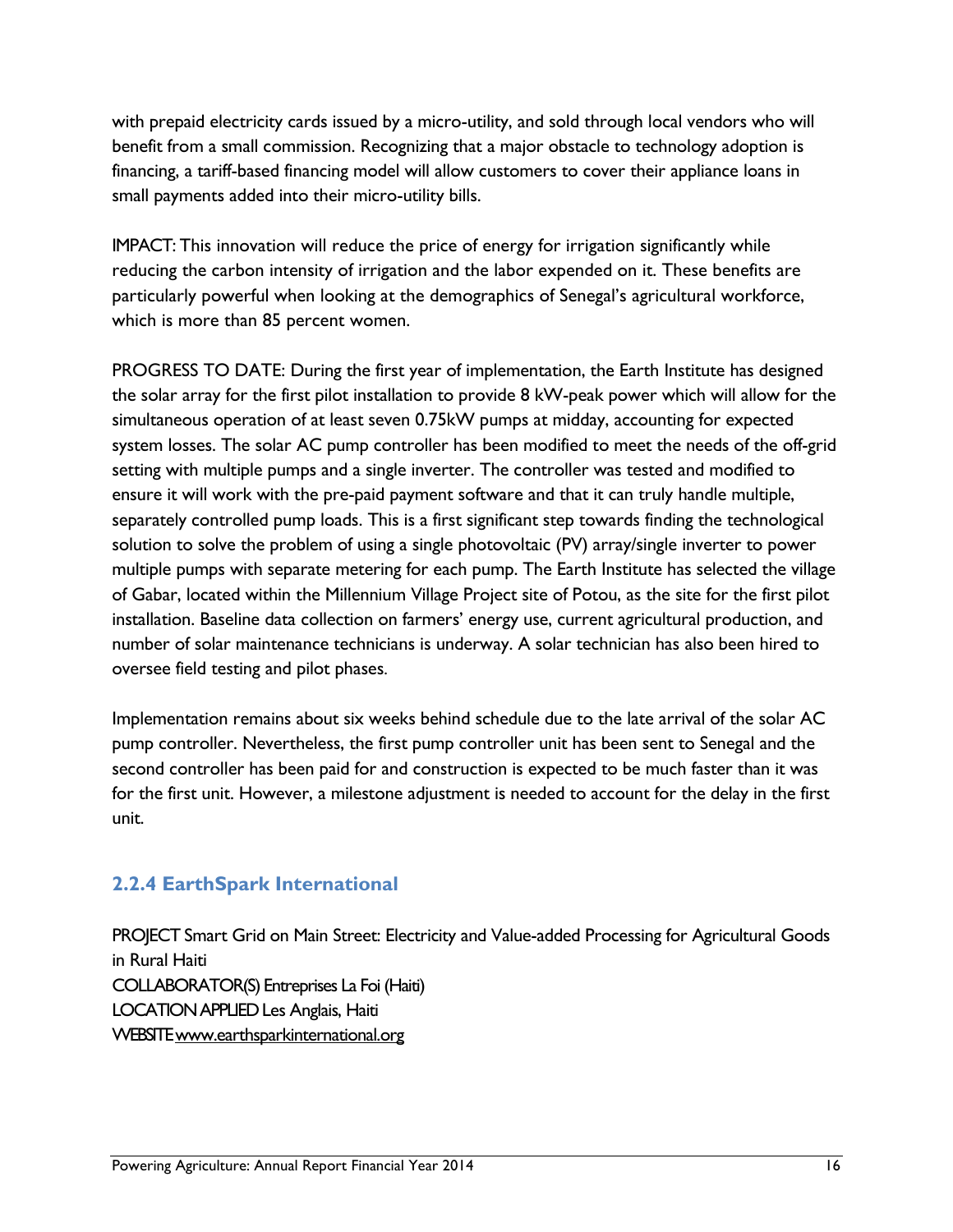ORGANIZATION: EarthSpark International is a U.S.-based, nonprofit organization with over four years' experience working with communities, businesses, and government to bring energy access to Haiti's unelectrified population. Through its local brand Enéji Pwóp, EarthSpark is an established and recognized brand in Haiti with the track record and infrastructure to scale up its clean energy and micro-grid activities. For this project, EarthSpark has partnered with the Haitian agro-processing company Entreprises La Foi.

PROBLEM/OPPORTUNITY: Seventy-five percent of Haiti's population lacks access to electricity, and farmers frequently lose value of their crops for want of infrastructure and processing equipment. Where processing facilities do exist, they are typically diesel-powered and expen sive to operate. This imposes a severe limitation on farmers' ability to process agricultural goods, maximize the value of their products, and improve their livelihoods.

CLEAN ENERGY SOLUTION: EarthSpark has developed a solar-diesel hybrid micro-grid system that will increase access to affordable, reliable electricity for value-added agricultural processing. By providing technical guidance and facilitating access to financing for local partners, EarthSpark will assist agribusinesses in upgrading to efficient electric mills so the processing of rice, sorghum, coffee, and corn can be modernized. The project first focuses on breadfruit crops that typically rot due to lack of processing. Converting the fruit to flour or chips extends the shelf life by months and significantly increases its value and marketability.

IMPACT: By reducing agricultural waste and enabling value-added processing, the project will boost agribusiness incomes as well as provide surrounding residents with access to electricity, through a pre-paid smart metering system. The project will demonstrate a sustainable business model for operating a local micro-grid, for agribusiness' upgrading to efficient electric mills, and for breadfruit processing.

PROGRESS TO DATE: During the first year of implementation, EarthSpark has identified its customers and their projected load in Les Anglais to enable them to appropriately design their solar-powered mini-grid. They identified the top three agro-processing technologies, including milling and grain storage, and prepared a baseline market study of current agro-processing activities. EarthSpark is significantly behind their milestone schedule. Of the 17 milestones scheduled to be completed by the end of FY14, nine have been completed. Two additional milestones scheduled for FY15 – a feasibility study and business plan for a breadfruit processing enterprise - have been completed in advance, which will enable a large milestone payment to be made. This should help alleviate EarthSpark's reported financial stress of making upfront large capital expenditures related to the micro-grid. EarthSpark will be requesting a revision of its milestone table to include revised deadlines and a more logical ordering of milestones.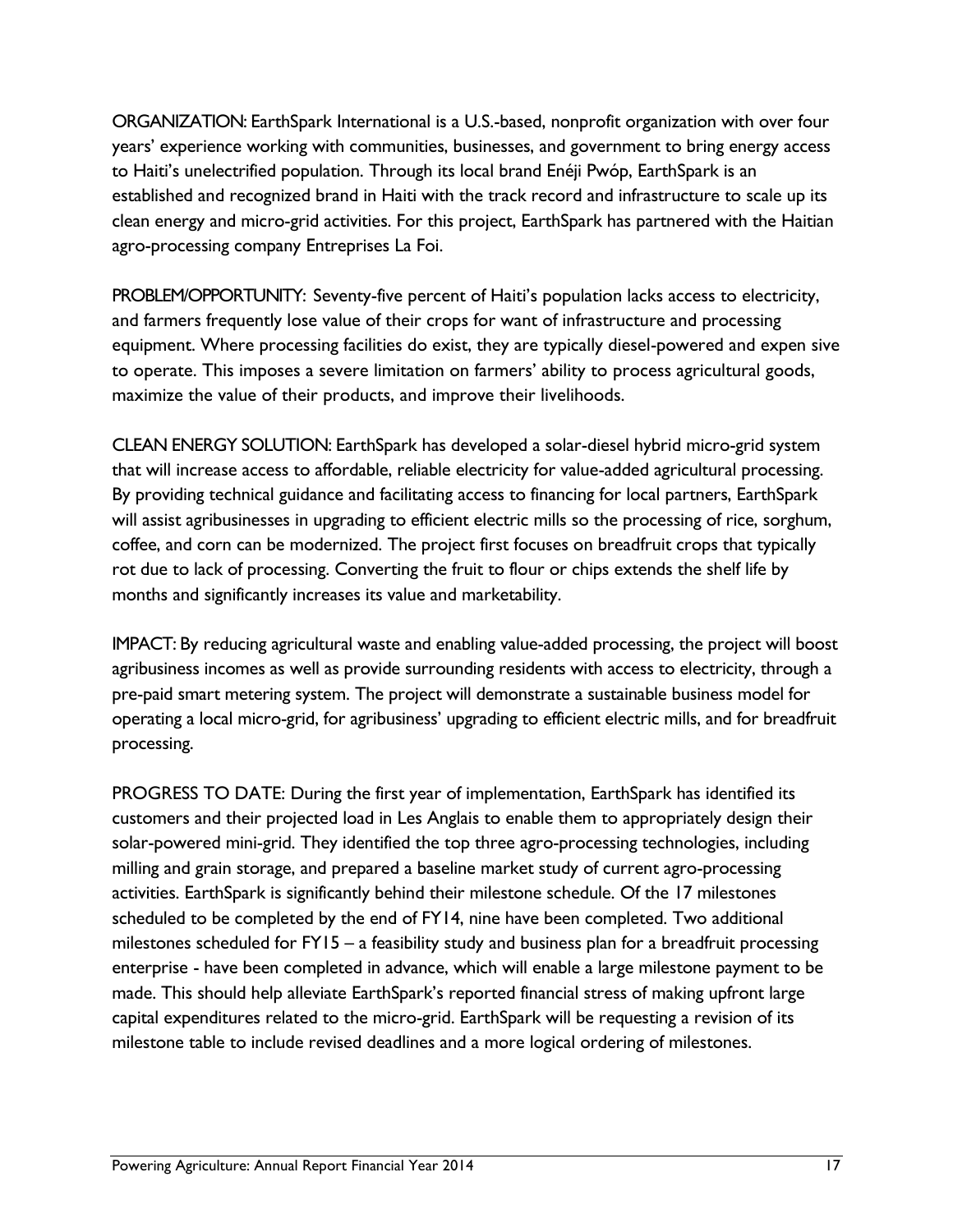#### <span id="page-18-0"></span>**2.2.5 EcoConsult**

PROJECT A Hydroponic Green Farming Initiative COLLABORATOR(S) El Wir Farm in Zarqa River and one large farm in the Highlands. The community households cluster will be identified during the feasibility study LOCATION APPLIED Jordan; Middle East and North Africa region WEBSITE [www.ecoconsult.jo](http://www.ecoconsult.jo/)

ORGANIZATION: Established in Jordan in 1995, ECO Consult is a leading development firm with more than 15 years of experience working in Jordan and the Middle East. Past work includes projects in public sector reform, private sector development, local governance and development zones, energy, water, and environment.

PROBLEM/OPPORTUNITY: Jordan is considered to be one of the ten most water-scarce countries in the world. As water becomes scarcer, its availability for agriculture is expected to decrease. Hydroponic technology, an intensive form of agriculture, uses much less water than conventional farming and offers an excellent opportunity for farmers to increase their income while reducing their water use. Although farmers have expressed their interest in this new technology, its application in Jordan is still limited.

CLEAN ENERGY SOLUTION: ECO Consult has developed an integrated model of hydroponic and photovoltaic farming to compete with conventional greenhouse technology and drip irrigation systems. To make the technology attractive to large-scale commercial farms, ECO Consult will retrofit a multi-span greenhouse with advanced hydroponic technologies and photovoltaic panels to generate enough power to operate the lighting, pumping, and air moderation systems.

IMPACT: ECO Consult's beneficiaries include large commercial farms as well as small household farms. As more farms adopt these new technologies, the value of their agricultural produce will increase, while their use of scarce natural resources will decrease. Simultaneously, as more rural households adopt this technology at a small-scale, they will realize additional sources of income and new employment opportunities for women and youth.

PROGRESS TO DATE: During the first year of implementation, ECO Consult was able to make significant progress. They organized a national advisory group for hydroponic farming that included stakeholders from educational and research institutions, pioneering farmers, key private sector representatives involved in hydroponic agriculture, and the National Center for Agricultural Research and Extension. In consultation with the advisory group, ECO Consult designed indigenous hydroponic systems that incorporated materials readily available in Jordan to increase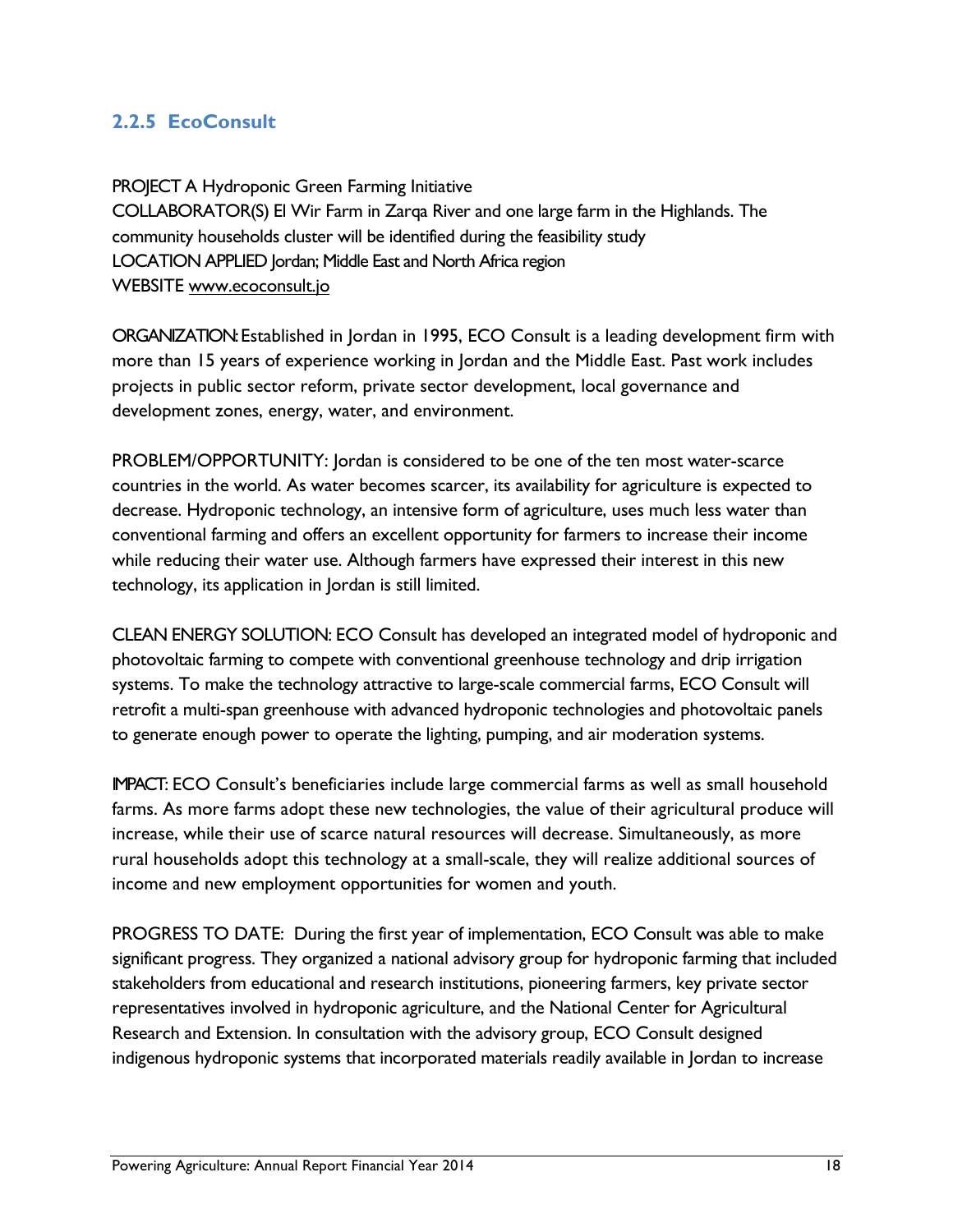the likelihood of broader adoption and fiscal accessibility. They also developed selection criteria for the demonstration sites and selected four sites for installation of the hydroponic systems.

- Na'our commercial farm to grow tomato and sweet pepper using drip hydroponics
- **EXT** Zarqa commercial farm to grow lettuce using raft hydroponics
- **Madaba household farm to grow tomato, cherry tomato, and sweet pepper using drip** hydroponics
- **Bani Kananeh women- led community based organization to grow thyme using drip** hydroponics

ECO Consult provided the systems on a cost-sharing basis with the site owner to promote ownership and encourage better management. The planting process at each greenhouse is now underway.

#### <span id="page-19-0"></span>**2.2.6 iDE**

PROJECT Solar-Powered Pumps for Improved Irrigation in Honduras, Nepal, and Zambia COLLABORATOR(S) PRACTICA Foundation (Netherlands), Futurepump Ltd (UK) LOCATION APPLIED Honduras; Nepal; and Zambia WEBSITE [www.ideorg.org](http://www.ideorg.org/)

ORGANIZATION: iDE has over 30 years' experience in developing appropriate agricultural products and engaging the private sector to supply these products to smallholder farmers, improving longstanding agricultural practices. This project is implemented in partnership with PRACTICA Foundation – a Dutch organization that supplies the commercial application of technology in the field of water and energy, and Futurepump Ltd. – a UK manufacturer of efficient irrigation pumps.

PROBLEM/ OPPORTUNITY: Globally, there are more than 800 million smallholder farmers, many of whom each manually lift and haul over four tons of water daily to irrigation their farmland. These farmers can drastically decrease their labor and expand their irrigable area by employing motorized pumps. Currently, the most accessible and affordable pump solutions are four to seven horsepower pumps powered by increasingly expensive fossil fuels. Consequently, many farmers are either unable to provide sufficient irrigation to their crops, and/or must allocate a sufficient portion of their income to environmentally-hazardous fossil fuels.

CLEAN ENERGY SOLUTION: iDE's Clean Irrigation Solution (CIS) can compete with fossil fuel pumps both in terms of cost and enhancing agricultural productivity. CIS's universal piston pump can run on a variety of power sources –solar steam power, photovoltaic power, and gridconnected AC where available. The system accesses groundwater from deeper depths than conventional pumps, and maintains a slow, steady discharge rate. iDE will work with local businesses to sell and service the CIS.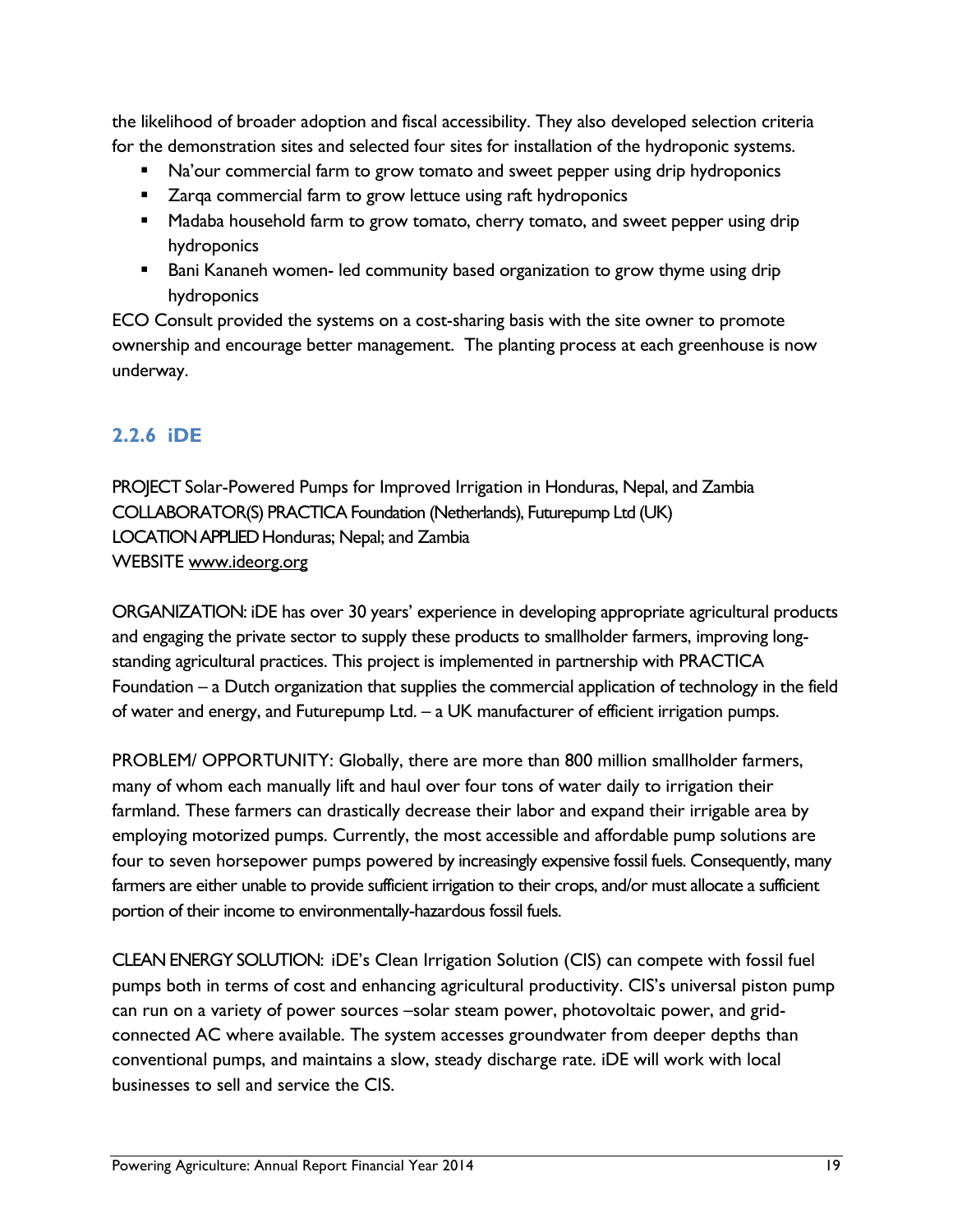IMPACT: iDE's goal is to compete with fossil fuel-powered pumps currently on the market, and ultimately shift famers' preference toward clean energy pumping solutions. This consumer shift would have a remarkable environmental and socio-economic effect on agrarian communities. Use of the Clean Irrigation Solution (CIS) instead of a fossil fuel engine can reduce annual carbon emissions by 0.5 a ton. With a 10 year lifespan, each pump reduces CO2 emissions by 5 tons.

PROGRESS TO DATE: iDE and its partner, the PRACTICA Foundation, redesigned the PV version of the CIS to be more sleek, have fewer moving parts, and be more streamlined for optimal use. The redesign of the pump has transformed the product into something that can be manufactured at scale and appears to be sleek and desirable for iDE's target customers. This redesign also simplifies the manufacturing process. Furthermore, iDE and its partners have established manufacturing facilities in India along with quality control protocols to ensure that and quality standards will be met in the future as pump production is scaled up. iDE has shipped 20 pumps to Nepal in preparation for field testing.



Kesha Raj Neupane testing the pump in his field. Source: iDE

#### <span id="page-20-0"></span>**2.2.7 Motivo Engineering**

PROJECT Hybrid Vehicles with Exportable Power for Community-Based Agriculture Mechanization COLLABORATOR(S) The KVK Foundation (India); Feuerlabs (USA) LOCATION APPLIED West Godavari, Andhra Pradesh, India WEBSIT[E www.motivoengineering.com](http://www.motivoengineering.com/)

ORGANIZATION: Motivo Engineering specializes in electro-mechanical systems to solve complex challenges across diverse market segments. Motivo's partner, the KVK Foundation, will draw on their extensive rural development experience in India to introduce new technologies to rural villages, while its partner Feuerlabs will offer their expertise in remote data connectivity to develop a management platform for new technologies.

PROBLEM/ OPPORTUNITY: Although farm productivity in India has grown steadily over recent decades, crop yields are still just 30-60 percent of the best crop yields in many other countries. Agricultural productivity could be significantly boosted by creating more accessible agricultural machinery, and by providing a mobile energy source that runs on inexpensive renewables to meet multiple farm needs such as harvesting, cold storage, and transportation.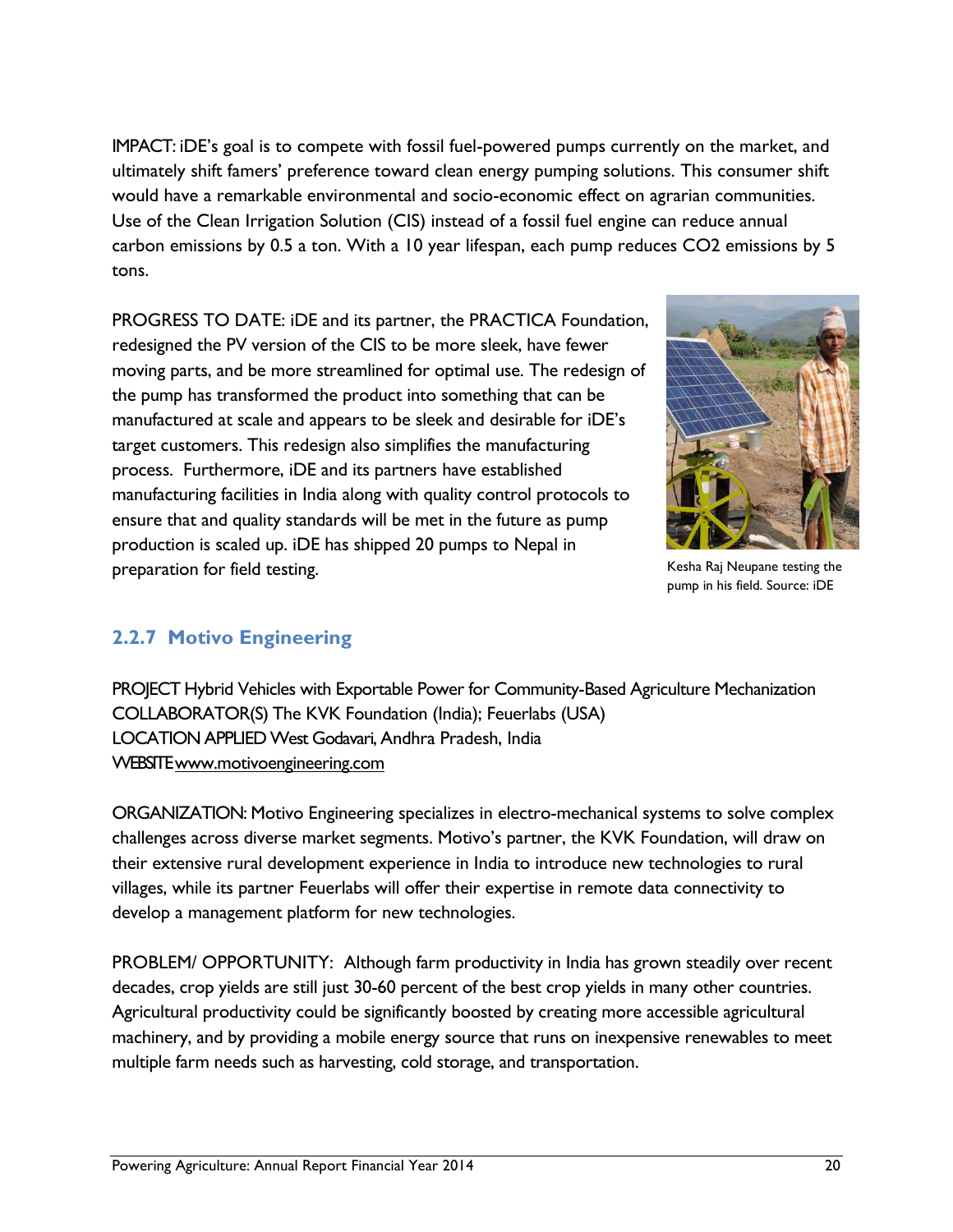CLEAN ENERGY SOLUTION: Motivo is developing a "Swiss-Army Knife" system – the Hybrid Agriculture/Road Vehicles with Electricity Storage and Transformation (HARVEST) - that solves a wide range of agricultural mechanization and power-related problems. HARVEST is a multipurpose platform that provides power for plowing, well-drilling, cold storage, and transporting crops to market. The system utilizes power from varied energy sources such as solar panels, wind turbines, micro-hydro turbines, or the grid to enable increased productivity all along the agriculture value chain. The entire system is operated at the community level, and facilitated by mobile communication technology for scheduling, billing, and payments.

IMPACT: HARVEST democratizes opportunity in agriculture by making available to entire communities huge gains in productivity that are enabled through mechanization and reliable power. Varied energy sources will reduce reliance on increasingly-expensive imported diesel, and the system itself will create new skilled jobs for men and women in rural areas in deploying, managing, and maintaining the HARVEST equipment.

PROGRESS TO DATE: During the first year of implementation, Motivo prepared a conceptual design review that captured the key aspects of the HARVEST system. They then completed a preliminary design review that described how the key technical and developmental challenges will be addressed. They presented a text messaging demo video that showed how the text message based vehicle reservation, payment, and pricing control system works. In March 2014, they filled provisional patents for its unique combination of batteries, power electronics, and network connectivity devices that make up the HARVEST power platform. The system architecture finalization and patenting enables Motivo to seek additional funding to accelerate HARVEST deployment. Motivo's implementation is on schedule except for the preparation of a marketing datasheet highlighting key HARVEST capabilities. This will be completed once the project is closer to deploying the HARVEST system in the field.

Motivo has selected Maharajpet, a village outside of Hyderabad, India, for initial field trials of the HARVEST tractor, based on field visits by Motivo and its in-country partner. The selection was based on the village's small size, proximity to Hyderabad, and identification of strong in-village advocates who provided a letter of intent. Discussions with potential customers both domestically and in India and has found a high degree of interest in HARVEST.

#### <span id="page-21-0"></span>**2.2.8 Promethean Power Systems**

PROJECT Reducing Milk Spoilage through Solar Powered Milk Chilling in Rural India COLLABORATOR(S) Hatsun Agro (India), Orb Energy (India) LOCATION APPLIED India WEBSITE [www.coolectrica.com/impact](http://www.coolectrica.com/impact)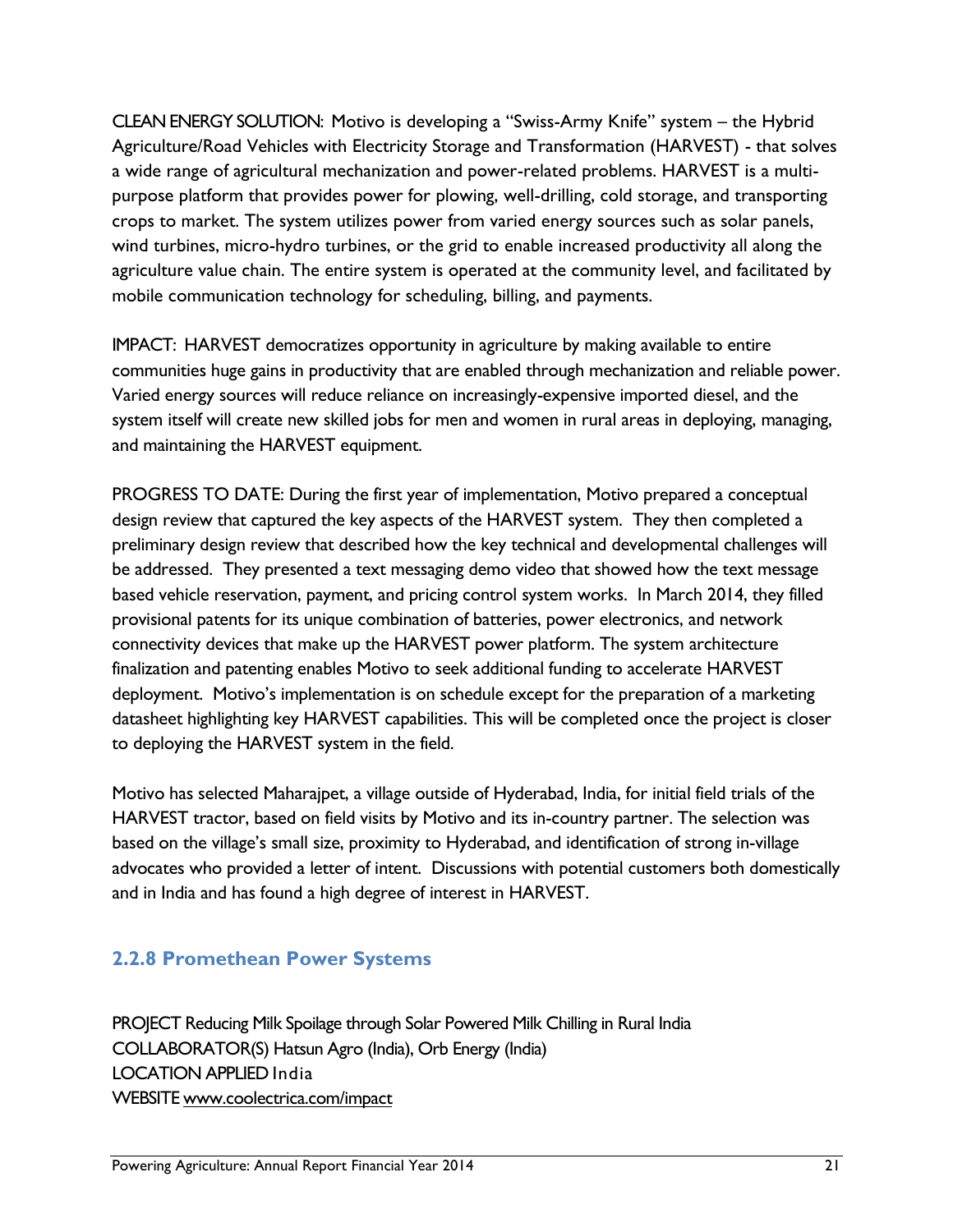ORGANIZATION: Promethean Power Systems designs and manufactures refrigeration systems coupled to their thermal batteries for agricultural commercial refrigeration applications in offgrid and partially electrified areas of developing countries. Promethean is working in partnership with the Hatsun Argo – India's largest private dairy company, and Orb Energy – a leading solar energy system provider in India.

PROBLEM/ OPPORTUNITY: In India, \$10 billion worth of perishable foods are wasted annually because of unreliable cold-chain supply networks. A major obstacle in setting up cold chain networks is the lack of reliable electricity to run refrigeration systems in villages and farming areas. Diesel generators are often used to provide electricity for milk chilling, a non-ideal solution with high operating costs and negative environmental impact.

CLEAN ENERGY SOLUTION: Promethean's refrigeration solution uses a thermal energy battery pack that charges on solar power and/or a few hours of grid electricity. This provides cold storage around the clock despite inconsistent access to electricity. Dairy processors can collect raw milk from remote dairy farmers and keep it cold in a rapid milk cooler, reducing the time that milk is unchilled by 75%. Promethean will design and deploy the refrigeration systems in collaboration with India's largest private dairy and one of India's largest solar installers.

IMPACT: India is the largest producer and consumer of milk in the world. Increasing access to milk while decreasing bacteria and spoilage supports food security and consumer health in India, where 42% of children under the age of five are malnourished. This project will improve access to forward markets, higher income for the dairy farmers, and wealth creation through increase in heard size.

PROGRESS TO DATE: On June 28th, 2014 Promethean commissioned its first solar installation on a Rapid Milk Chiller in cooperation with Amul dairy in Dalonde Village, India. It dramatically reduces the operating costs for farmers to chill milk by ensuring that none of the milk they deliver gets spoiled and that they get paid for that milk.



Farmers using the solar powered milk chiller. Source: Promethean

#### <span id="page-22-0"></span>**2.2.9 Rebound Technologies**

PROJECT SunChill: Solar Cooling for Horticultural Preservation in Mozambique COLLABORATOR(S) Colorado State University; TechnoServe; Mozambique Organicos LOCATION APPLIED Inhambane Province, Mozambique WEBSITE [www.rebound-tech.com](http://www.rebound-tech.com/)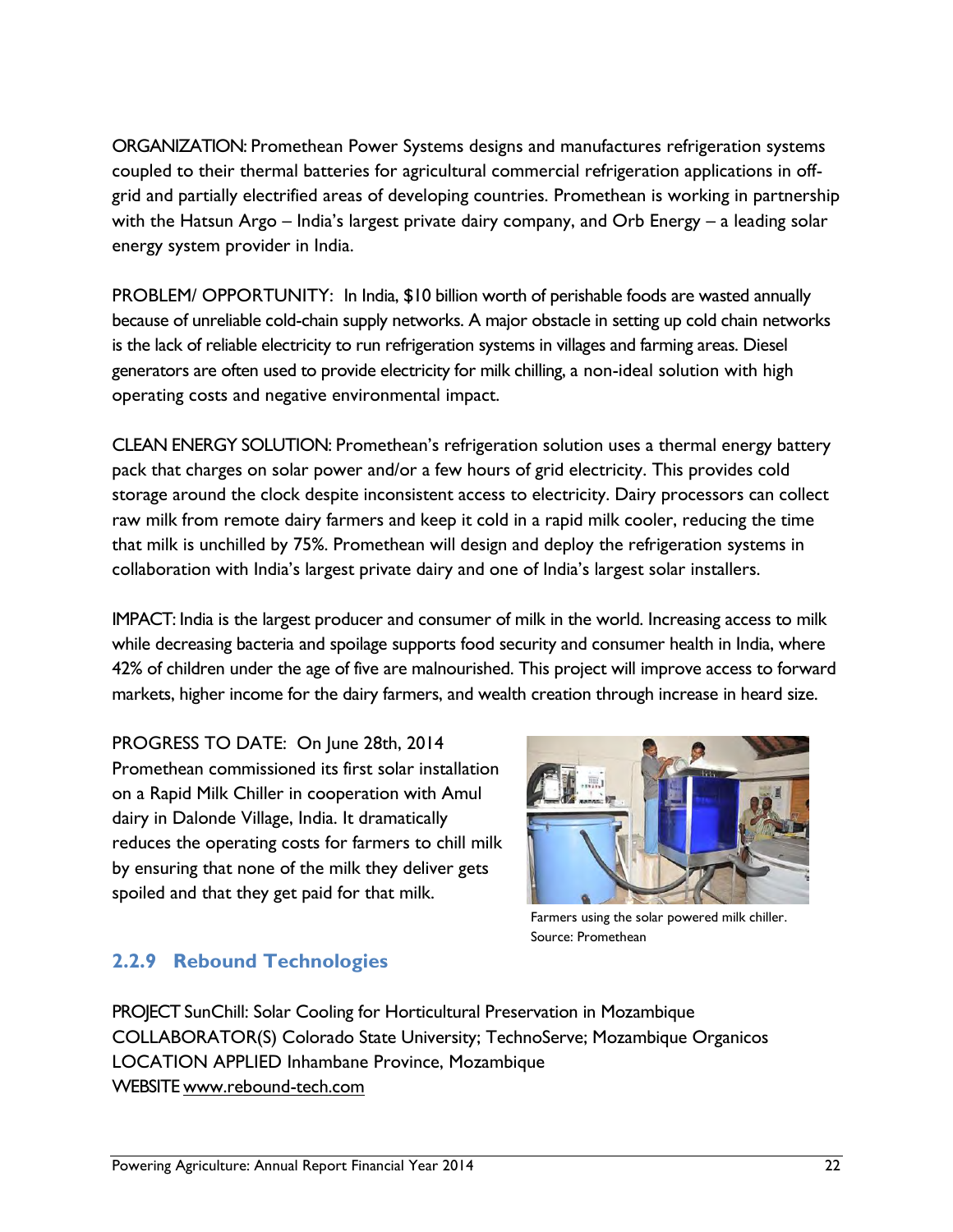ORGANIZATION: Rebound Technology develops tailored refrigeration technologies designed to meet global energy market dynamics while reducing fossil fuel dependence. To successfully design, build and deploy SunChill technology, Rebound will leverage critical partnerships. The Energy Institute's (Colorado State University) product development experience will support research and development, TechnoServe's business solutions focus will drive host nation outreach/support, and Mozambique Organicos research farm will provide the primary venue for SunChill deployment and in-field testing.

PROBLEM/ OPPORTUNITY: Post-harvest, physiological obstacles such as ethane production, respiration and microbial attack make getting high quality horticultural products to market a significant challenge. Removing field heat from these products can double shelf-life and reduce spoilage rates that often exceed 40 percent in developing countries. Unfortunately, current offgrid cooling technologies are expensive, energy intensive, and difficult to maintain.

CLEAN ENERGY SOLUTION: SunChill is a novel, off-grid refrigeration solution enabling increased agricultural productivity by: (i) removing field heat from crops immediately following harvest, and (ii) providing continued product cooling at local markets and/or central processing facilities. This clean energy solution transforms 50°C solar thermal energy into 10°C refrigeration using water-based refrigerants, zero electricity and local, non-precision components. These characteristics enable production of a low cost, low-maintenance technology that reduces spoilage and benefits smallholder farmer livelihoods.

IMPACT: SunChill is one of the first developing world technologies that reliably removes field heat without a high-cost electrical supply. The low-cost system enables increased horticultural production both for domestic and export consumption, generating additional income for smallholder farmers and increased access to nutritional fruits and vegetables while generating both manufacturing and service based employment.

PROGRESS TO DATE: The process of the developing the technology is advancing. Doublewalled, waterproof test components were 3D-printed with 1mm wall thickness which was a key breakthrough in the design of Rebound's proprietary, 3D-printed heat exchange. In September, 2014 prototype testing was conducted, including circulation of water through the system. A formal research agreement was signed with Fraunhofer ISE in Freiburg, Germany to continue developing the required deaerated, air-gap membrane necessary for SunChill™ operation. The value proposition was refined after an on-site visit to farmers in Mozambique and the primary demonstration site was selected.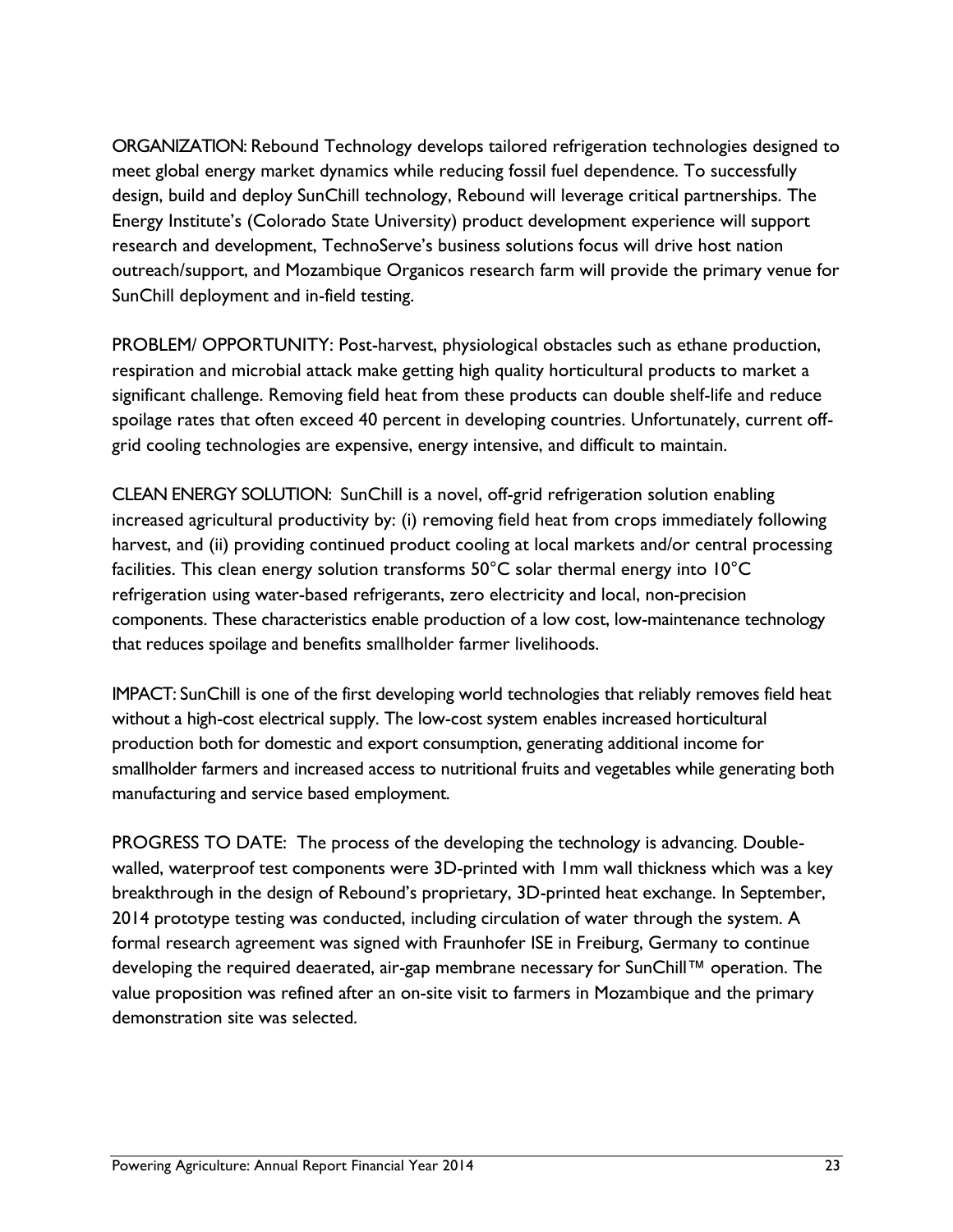#### <span id="page-24-0"></span>**2.2.10 SunDanzer Refrigeration**

PROJECT Solar-Powered Refrigeration for Kenyan Dairy Farms COLLABORATOR(S) Winrock International (USA) LOCATION APPLIED Nakuru Region, Kenya WEBSITE [www.sundanzer.com](http://www.sundanzer.com/) [www.winrock.com](http://www.winrock.com/)

ORGANIZATION: SunDanzer has 14 years of experience with off-grid refrigeration needs, including developing the world's first battery-free solar powered refrigerator. Winrock International is a leader in agricultural development and has more than a quarter century of experience with renewable energy based rural electrification. It has supported the installation of more than 80,000 rural renewable energy systems around the globe and has three offices in Kenya.

PROBLEM/ OPPORTUNITY: Due to limited electrification in rural areas, 85 percent of Kenya's 800,000+ dairy farms do not have access to refrigerated storage and transportation. This deficiency in the distribution chain results in less than half of the milk produced reaching dairy processors. Of the milk that is processed, up to 30 percent of it may spoil without appropriate cold-storage options. Consequently, many dairy farmers and processors unnecessarily may lose significant earning potential from their operations.

CLEAN ENERGY SOLUTION: Recognizing the need for affordable cold-chain technologies, SunDanzer is developing a small-scale portable cooling system tailored for use in the Kenyan dairy market. The system comprises a photovoltaic refrigerator (PVR) that uses solar energy to cool a chest refrigerator. This technology may use a battery for energy storage or phasechange materials – substances which are capable of storing and releasing large amounts of energy - or a combination of both. SunDanzer will evaluate freezing phase-change material into "'milk packs". The portable milk packs retain their cold temperature overnight, and in the morning, farmers use them to keep collected milk cold in sterilized aluminum milk containers as they transport it to dairy processing facilities.

IMPACT: This clean energy solution aims to increase dairy farm productivity and income by significantly decreasing milk spoilage. Effective cold-chain storage lowers bacteria count and improves milk quality for consumers. These improvements can play a major role in the livelihoods of approximately one million smallholder dairy farming families in Kenya.

PROGRESS TO DATE: In July 2014, Sundanzer had a successful demonstration of its small scale, solar powered chilling system (refrigerator) for dairy farmers and processors in emerging regions such as Kenya. Sundanzer then signed a Memorandum of Understanding (MOU) with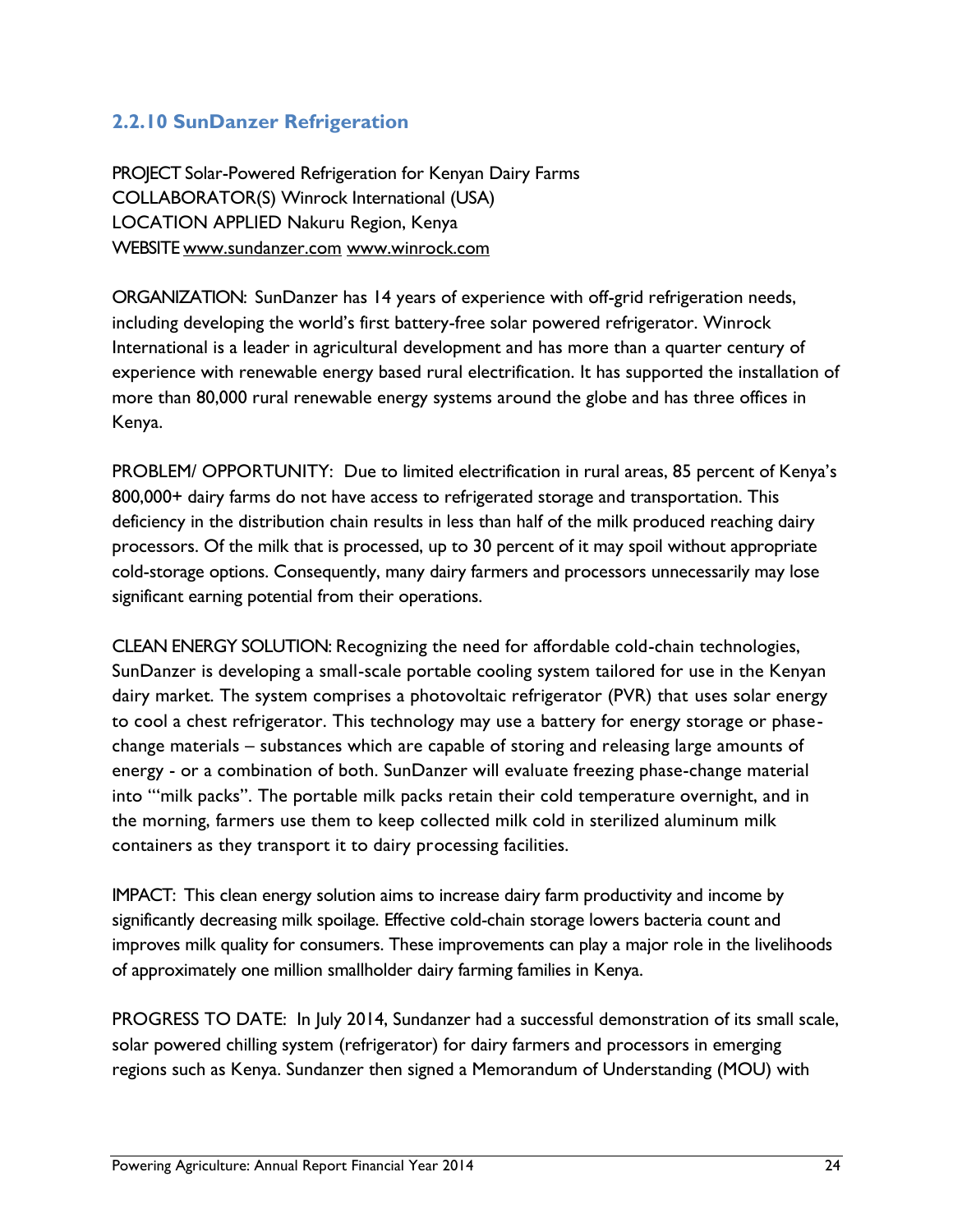Happy Cow Dairy in Kenya to deploy and analyze the tangible impacts of its solar powered chilling system (refrigerator) for rural Kenyan dairy farmers and processors.

In late October 2014, SunDanzer shipped its 40 refrigerator systems to Kenya. This milestone was originally scheduled to be completed in September 2014, but was delayed by about five weeks due to delays in procuring parts for 20 of its 40 refrigerator systems. SunDanzer has started selection of farmers to participate in it field trials and is expected to complete training by the end of January 2015.

#### <span id="page-25-0"></span>**2.2.11 University of Georgia Research Foundation**

PROJECT Biogas-Powered Evaporative Cooling for Uganda's Dairy Industry COLLABORATOR(S) Smallholder Fortunes (Uganda) LOCATION APPLIED Wakiso District, Uganda WEBSIT[E www.ovpr.uga.edu/ugarf](http://www.ovpr.uga.edu/ugarf)

ORGANIZATION: The University of Georgia Research Foundation (UGARF) is a nonprofit entity housed within the University of Georgia in the United States that enhances UGA's excellence as a research and higher education institution. Smallholder Fortunes is a small scale dairy farm located in Wakiso District, Uganda.

PROBLEM/ OPPORTUNITY: Throughout sub-Saharan Africa, the dairy industry suffers from lack of proper refrigeration options. Large dairies cannot export milk to neighboring markets due to international standards requiring milk be cooled within four hours of production. Small farmers may lose 20-50 percent of milk to spoilage due to lack of cold-chain facilities. There is limited access to electricity for refrigeration units, and kerosene and solar-powered options have proved too expensive and difficult to operate.

CLEAN ENERGY SOLUTION: UGARF has developed a refrigeration unit powered on biogas – which is extracted from cow manure. The unit regenerates zeolite plates which retain their capacity to capture water vapor from the evaporative milk chilling process. Partnered with Smallholder Fortunes, UGARF is refining the design of the refrigeration unit, and testing it with farmers in Uganda. UGARF will work with local manufacturers to secure financing and bring production of the units to commercial scale.

IMPACT: This project has numerous social, economic, and environmental benefits. Refrigeration units will benefit dairy farmers by decreasing milk spoilage and increasing production and profits. Captured biogas can be used for lighting and cooking – saving income that would otherwise be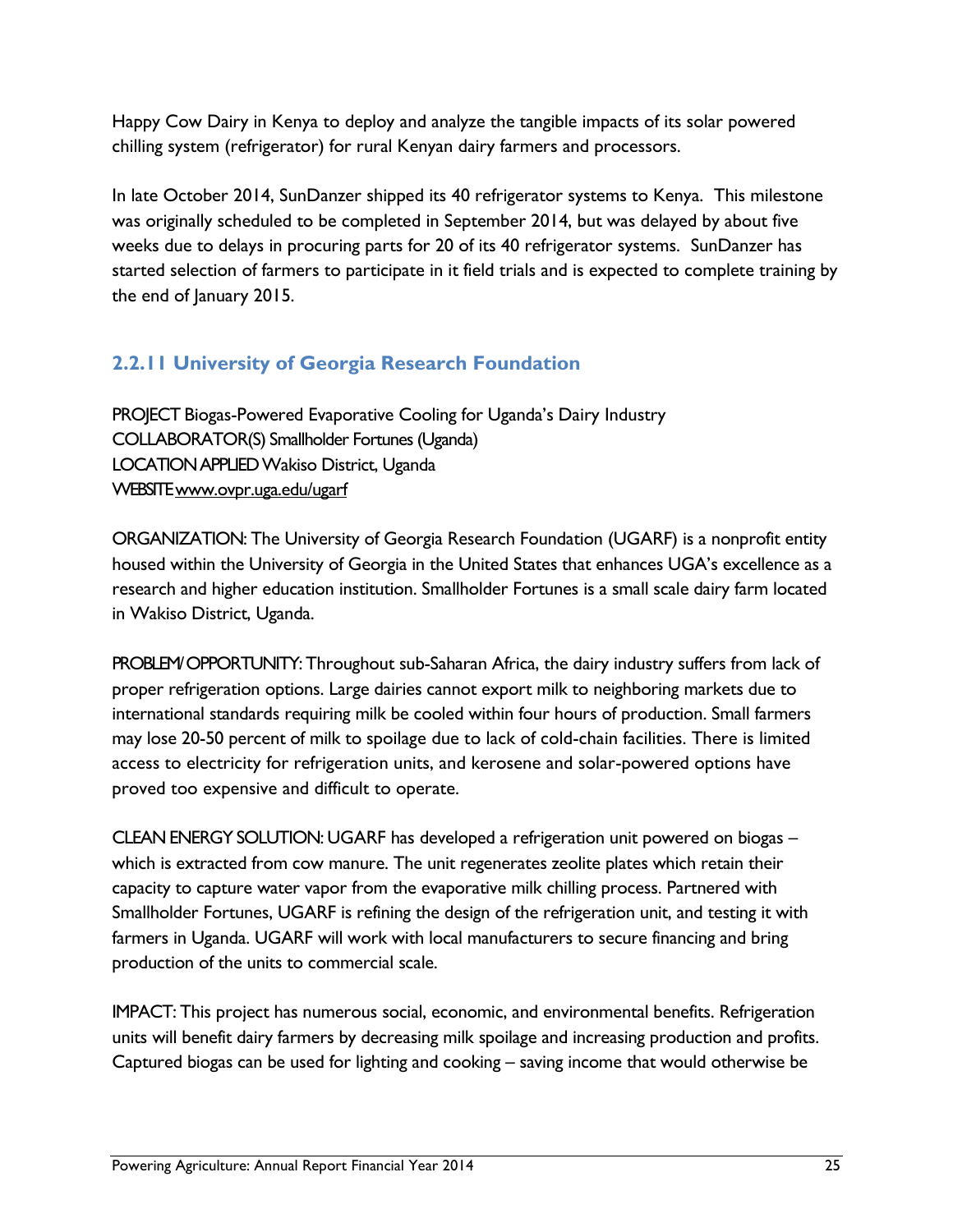spent on kerosene, and replacing the use of wood and charcoal for cooking. Also, by extracting biogas from cow manure, greenhouse gas emissions from fermenting cow manure is mitigated.

PROGRESS TO DATE: A volunteer advisory board has been established and six staff have been hired to work on the project. Local clearance has been received from both the Uganda National Council for Science and Technology and the Research Secretariat of the Uganda President's Office to proceed with project implementation. Local fabrication capabilities have been established and sources for the imported component pieces to allow for local manufacture have been established. Moreover, UGA is currently conducting a Zeolite screening and regeneration with biogas testing.

It should be noted that the training material development for UGA's refrigeration systems has been delayed as UGA has faced difficulties hiring staff to develop the material and in identifying farmers to participate in the pilot study. A survey has been developed and administered to smallholder dairy farmers of Wakiso District, to enable the identification of project participants as well as to collect baseline data. Furthermore, UGA has been able to secure staff support from the university to create these training material, and it is expect that this new hiring will remedy the approximately four months delay in the creation of the training materials. A milestone adjustment is still needed to account for this delay though.

#### <span id="page-26-0"></span>**2.2.12 Experience International**

PROJECT Solar Powered Cold Storage and Ice Making Facilities for Fishing Communities in Eastern Indonesia COLLABORATOR(S) Contained Energy (Indonesia) LOCATION APPLIED Indonesia

PROGRESS TO DATE: The award to Experience International has been terminated by USAID. Experience International was unable to finalize an agreement with Contained Energy and USAID did not believe that the project could be effectively executed without a suitable technology provider.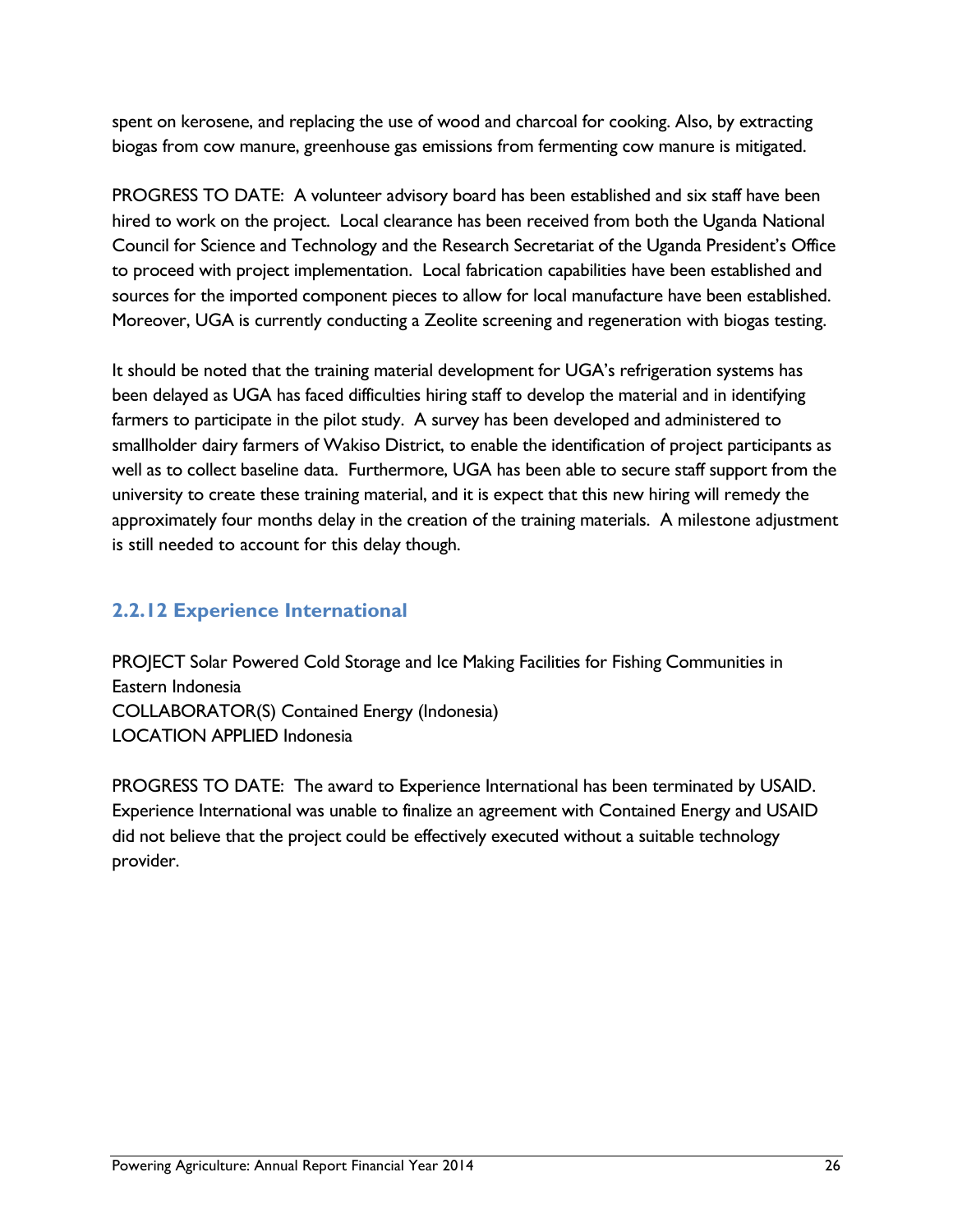#### <span id="page-27-0"></span>**2.3 Awardee Support**

Powering Agriculture has provided a various types of support to the awardees during their first year of implementation. The support has included media training, networking opportunities, technical advice, organizational management advice, business plan development, communication information, access to finance/investors, and assistance on USAID compliance. Eight of the eleven awardees have indicated that being selected as a Powering Agriculture awardee has afforded them an opportunity to promote their product and business. The DevelopmentXChange and accelerator workshop were also considered very useful to the awardees with many of them citing the opportunity to network with other awardees and make contacts as helpful.

The awardees also received support under the Powering Agriculture Support Task Order (PASTO) which is implemented by USAID contractor, Tetra Tech. Seven of the eleven awardees consider PASTO as a resource. Key assistance provided to the awardees included:

- 10 templates/manuals/guides on compliance with USAID rules and regulations were developed for the awardees' use
- **10** instances of assistance on compliance issues provided to awardees
- **13** instances of assistance on technical and business issues provided to awardees
- **17** referrals /linkages /partnerships /connections provided which assisted awardees with specific needs as a result of USG assistance.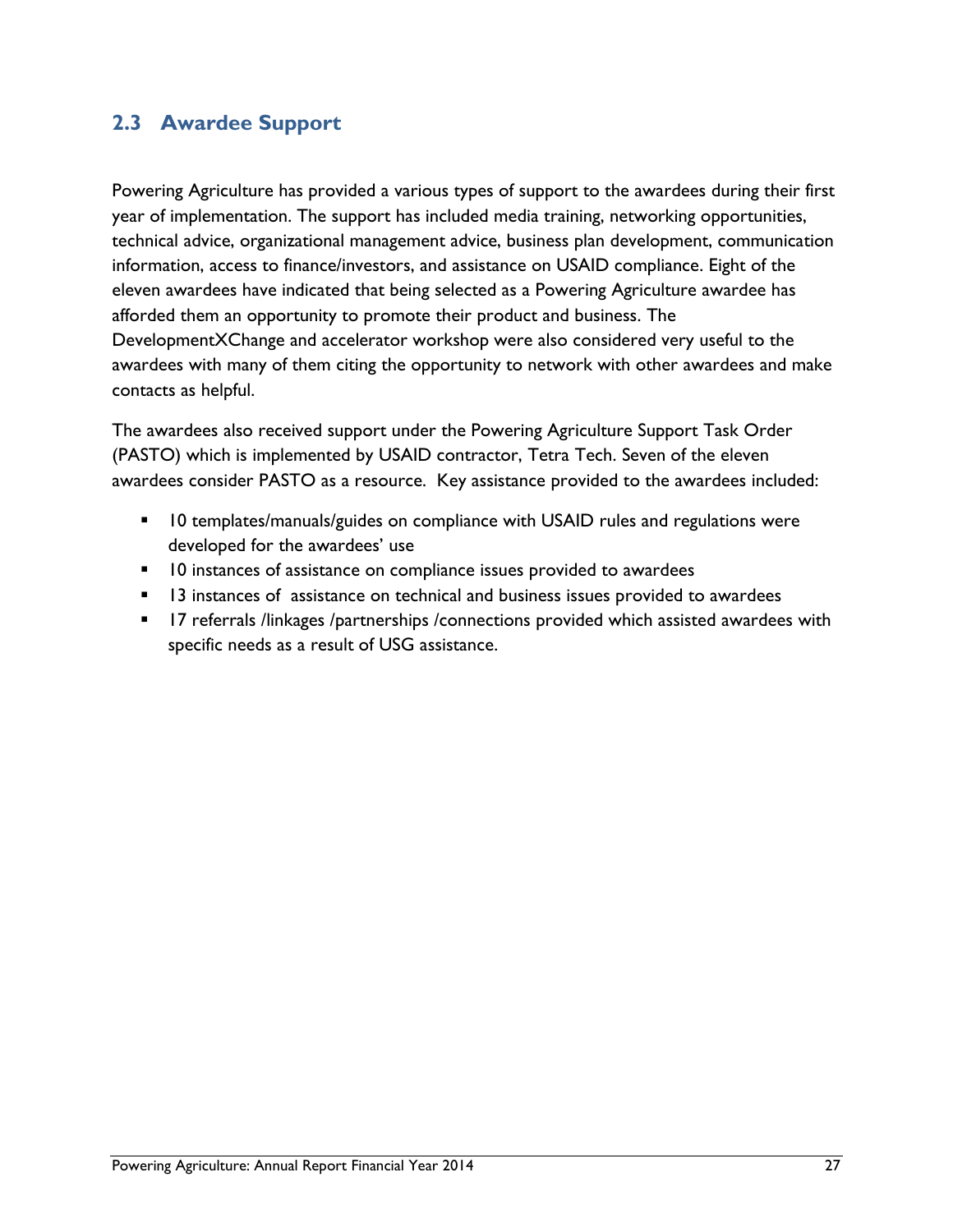#### <span id="page-28-0"></span>**2.4. Mainstreaming the RE/AG Nexus**

Powering Agriculture undertook several activities to mainstream the renewable energy and agriculture nexus including using various communication tools, launching public private partnerships and conducting research studies.

#### <span id="page-28-1"></span>**2.3.1 Raising the Public's Awareness**

Powering Agriculture utilized multiple approaches to communicate the program objectives, activities, and results during the reporting period. These included various online platforms and communication tools detailed in table 3 below, press stories and participation in conferences and workshops.

| <b>Platform</b>                                                                                                             |                                                                                                                                                                                                                                                                                                                                          | <b>Purpose</b>                                                                                                                            | <b>Contents</b>                                                                                                                       |
|-----------------------------------------------------------------------------------------------------------------------------|------------------------------------------------------------------------------------------------------------------------------------------------------------------------------------------------------------------------------------------------------------------------------------------------------------------------------------------|-------------------------------------------------------------------------------------------------------------------------------------------|---------------------------------------------------------------------------------------------------------------------------------------|
| Powering Agriculture<br>website<br>www.poweringag.com                                                                       | POWERING<br>19<br><b>ENERGY TECHNOLOGIES</b><br>HELPING TO FEED THE WORLD<br>WEET OUR 2013 WINNERS<br><b>BMZ #L</b><br>ENERGY<br><b>BUSAID</b><br>V.P                                                                                                                                                                                    | Powering Agriculture's<br>primary public website;<br>Communications and<br>Outreach for Information<br>Dissemination about the<br>program | Official documents<br>Calls for Proposals<br>Outreach information<br>(press releases, news<br>articles, videos, event<br>information) |
| <b>Powering Agriculture</b><br>Portal on energypedia.info<br>www.energypedia.info/wiki<br>/Portal: Powering Agricult<br>ure | nergyper<br><b>AFOR Articos -</b><br>Chegy Du<br>Cross Cutti<br>$P$ is a<br>Other top<br>Other tops<br>$\frac{1}{10}$<br>$-108$                                                                                                                                                                                                          | Networking with experts;<br>Research; mutual knowledge<br>exchange                                                                        | Thematic pages<br>Articles and reports<br><b>Studies</b><br>Event announcements                                                       |
| Powering Agriculture E-<br>Newsletter                                                                                       | .<br>This is the first walken of the mantitity neseletter for Powering Agriculture. An Ensingy Craind Challenge for<br>Development. It provides updates on the program and shares information of interest on the<br><b>July/August 2014 Newslette</b><br><b>Powering Agriculture News</b>                                                | To raise awareness of<br>Powering Agriculture, its<br>activities and the successes of<br>its awardees                                     | <b>News</b><br><b>Success Stories</b><br>Event announcements                                                                          |
| @Poweringag<br><b>Twitter Account</b>                                                                                       | 1.306<br><b>Powering Agriculture</b><br>gy Grand Challenge: working to find market-based, clean energy solutions<br>if farmers, Partners, @USAID @Sida @@MZ. Bund @DukeEnergy @opic<br>Followed by Raj Shah, GlobalDovLab, USAID and 12 other<br>ow much #energy is required to grow and harvest crops? @ElAge<br>powermoag ow Iv/Dsg.IM | To raise awareness of<br>Powering Agriculture, its<br>activities and the successes of<br>its awardees                                     | <b>News</b><br>Event announcements                                                                                                    |

**Table 3. PAEGC Communication Platforms**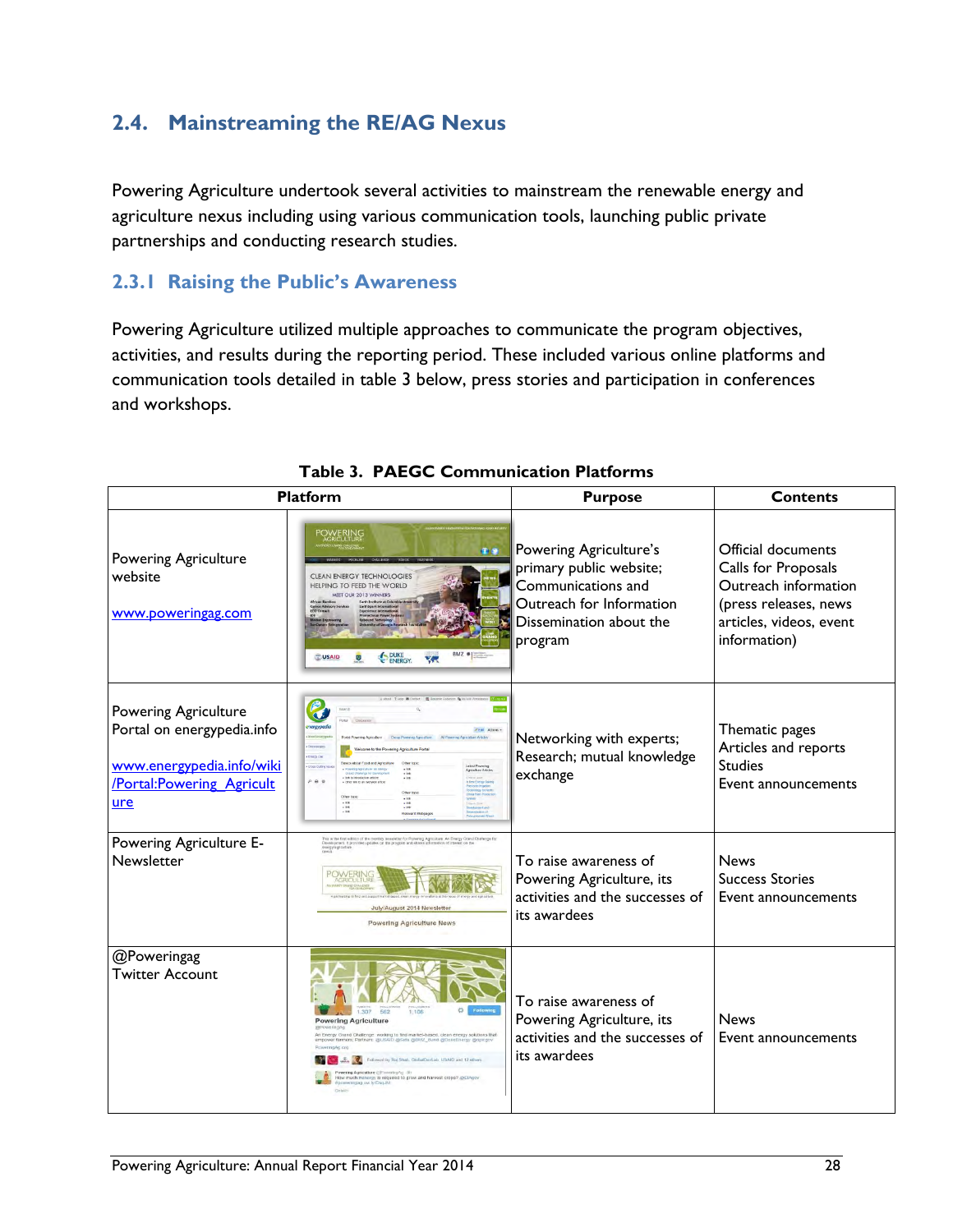Powering Agriculture through the greater Grand Challenge for Development initiative was publicized in a press campaign to tell a more compelling story on the work of Grand Challenges for Development. This resulted in articles in leading publications such as:

- [http://www.theguardian.com/sustainable-business/2014/jun/13/cleantech-developing](http://www.theguardian.com/sustainable-business/2014/jun/13/cleantech-developing-world-solar-power-refrigeration)[world-solar-power-refrigeration](http://www.theguardian.com/sustainable-business/2014/jun/13/cleantech-developing-world-solar-power-refrigeration)
- <http://inhabitat.com/green-design-predictions-for-2014/bill-mckibben-3/?extend=1>
- [http://news.nationalgeographic.com/news/energy/2013/13/131223-earthspark-solar](http://news.nationalgeographic.com/news/energy/2013/13/131223-earthspark-solar-micro-grid-haiti/)[micro-grid-haiti/](http://news.nationalgeographic.com/news/energy/2013/13/131223-earthspark-solar-micro-grid-haiti/)
- [http://www.roadandtrack.com/features/web-originals/motivo-engineering-takes-wacky](http://www.roadandtrack.com/features/web-originals/motivo-engineering-takes-wacky-sci-fi-ideas-and-makes-them-practical-realities)[sci-fi-ideas-and-makes-them-practical-realities](http://www.roadandtrack.com/features/web-originals/motivo-engineering-takes-wacky-sci-fi-ideas-and-makes-them-practical-realities)

Powering Agriculture hosted sessions and exhibited at several conferences such as:

- **Nexus 2014: Water, Food, Climate and Energy Conference in March 5-8, 2014 where** Powering Agriculture was introduced and https://energypedia.info/wiki/Portal:Powering Agriculture; a virtual repository and knowledge-sharing site, for research, studies, and technological advancements on the nexus, was presented.
- USAID Frontiers in Development, September 18- 19, 2014 where information on the clean energy solutions was shared.

Powering Agriculture partner BMZ held a symposium on Sustainable Energy for Food: Challenges and solutions for sustainable energy use in the agriculture and food industry on June 12, 2014 in Germany. The symposium focused on answering the question of how more food could be produced while using as little energy as possible and increasing the share of renewable energy. There were also working groups that held in depth discussions on three aspects of the nexus namely Cooperation with the Private Sector; Energy Efficiency – A Potential Gain for Agro Industries; and Optimizing Agricultural Irrigation from an Energy Perspective.

#### <span id="page-29-0"></span>**2.3.2 Public Private Partnerships**

Powering Agriculture Founding Partners USAID and BMZ are currently implementing various public private partnerships which promote tested and proven methodologies, involve a wider private sector audience, and encourage effective business models. Examples of public private partnerships that have been launched during the reporting period include

• A program of USAID and dairy companies in Pakistan to establish construction standards for biogas plants, develop the capacity of biogas construction companies, develop financing mechanisms to address the high upfront cost of biogas plant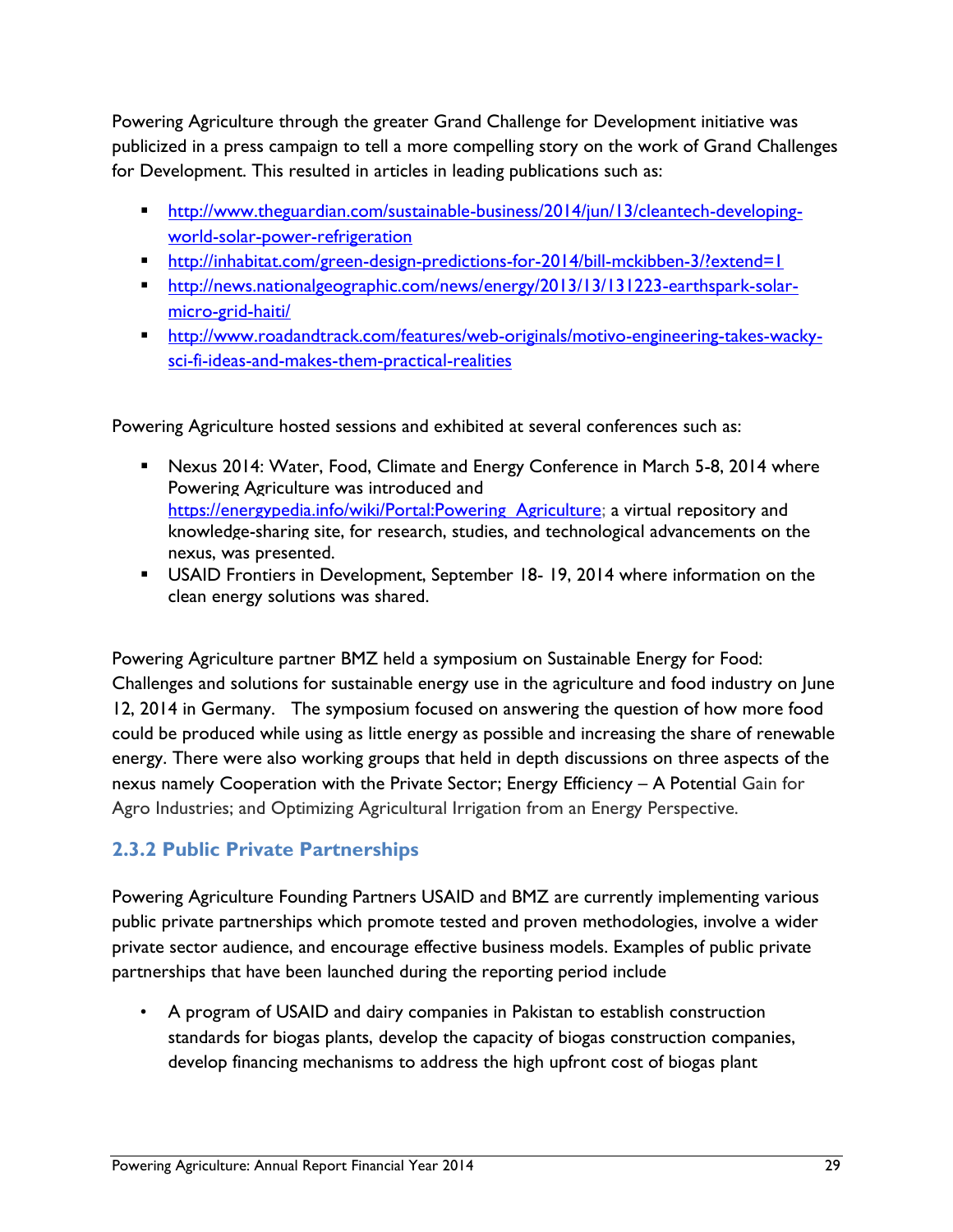construction and install at least 300 commercial biogas plants to generate electricity at dairy farms for various farm operations, including milk chilling.

- A program of BMZ and Ashoff Solar to promote the use of PV pumping systems in irrigated agriculture in order to support cost effective and sustainable desert farming in Egypt.
- A program of BMZ and the Kenyan Tea Development Agency Ltd. and Taylors of Harrogate, a UK based merchandise outlet specializing in Tea and Coffee to reduce energy use in tea processing facilities in Kenya and  $CO<sub>2</sub>$  emission in the supply chain.

#### <span id="page-30-0"></span>**2.3.3 Research and Studies**

Powering Agriculture is funding a number of research projects and market information studies on impact and technology advancements within the clean energy/agriculture nexus. The following studies were commissioned:

- An Analysis of Solar Irrigation Systems which will present various technological solutions and a set of tools to select the best economic, environmental, and technological option in a given situation.
- Energy Studies of Rice and Palm Oil Value Chains to produce a methodology to quickly assess the best way to add value for efficiency or alternative technology investment depending on the technological solutions used and energy sources available.
- A Database of Prominent Clean Energy Technologies and agricultural practices to be used by practitioners to learn how to reduce energy input in agriculture and increase the use of renewable energy be it before, within, or after the farmgate.

Powering Agriculture is also tackling the need for training programs to convey the potential benefits of clean energy solutions and hence prompted the acceleration of their adoption by farmers and agribusinesses in development countries. In June 2014, Powering Agriculture Partner BMZ launched a pilot call for training institutions in Africa to conduct trainings for local stakeholders on sustainable energy use in agriculture and food production. Research has determined that many training institutions do not offer a practical nexus approach within their current offerings. BMZ will select three winners who will receive monetary and technical support to integrate sustainable clean energy solutions into their offerings.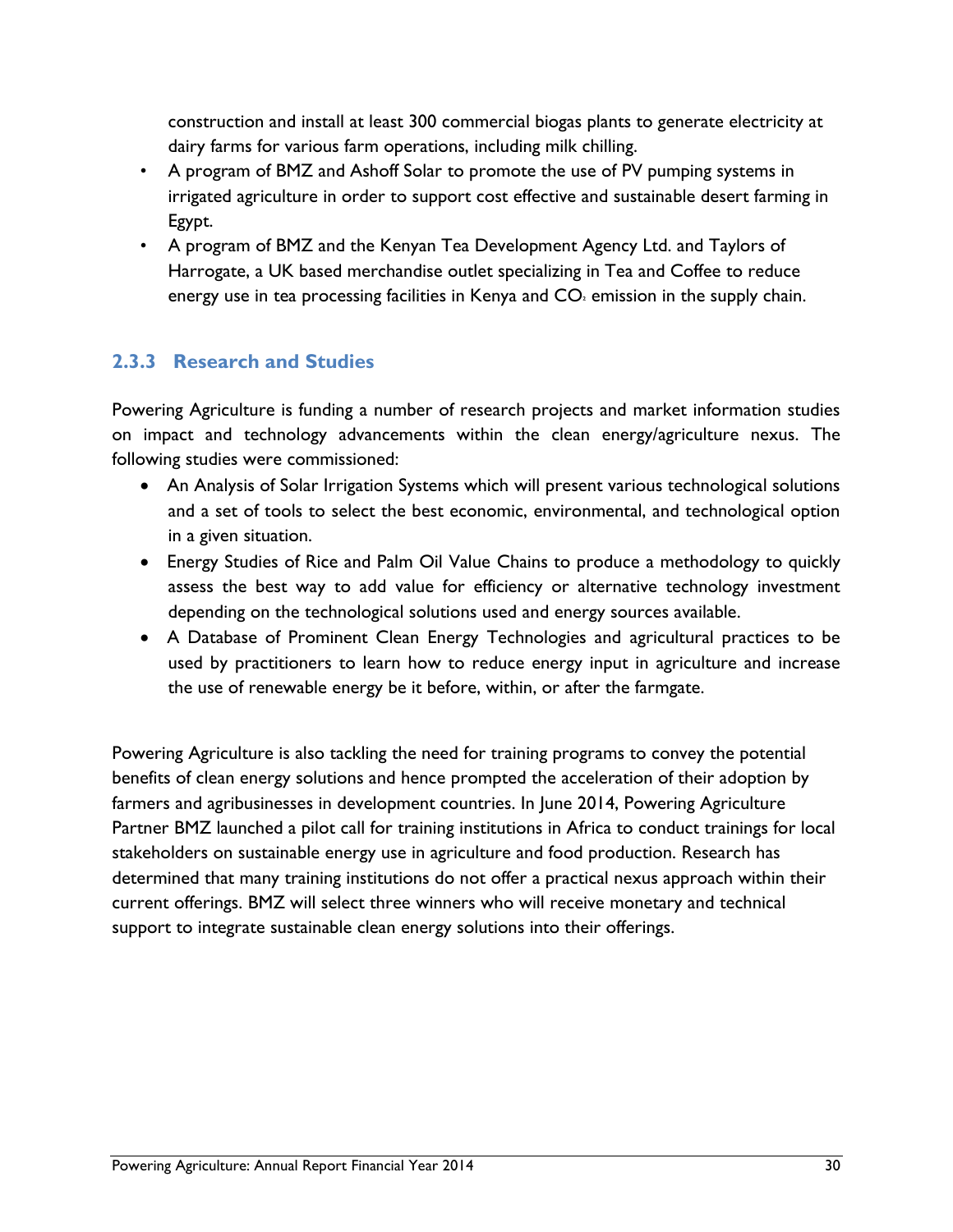# <span id="page-31-0"></span>3. Challenges

Since its launch in 2012, Powering Agriculture has developed into a dynamic partnership characterized by a number of concrete activities currently in the design and implementation phase. Under the Grand Challenge model, each partner is encouraged to implement program elements aligned with their institutional strengths. During this past year, this vision began to take shape with Sida assuming a leadership role on the financing facility, BMZ focusing on a number of knowledge management activities and designing a Public Private Partnership program component, and USAID implementing the technology and business model innovation component. A dynamic partnership such as Powering Agriculture will inherently face challenges in coordinating activities amongst partners and conforming to the unique implementation modalities of each of the partner organizations. Frequent email correspondence and periodic partner meetings have proven to be an effective, but time consuming means of coordination to date and we must continue to explore options to maximize information sharing while minimizing partner effort. The pending launch of WebMo should help to facilitate communication by providing a one-stop shop for up-to-date awardee performance and financial information and other program documents. More frequent teleconference between all partners would also be an effective means to streamline information sharing in the coming year.

Implementation of the Powering Agriculture awards has proceeded as expected. Early stage innovation projects are inherently risky and the awardees have demonstrated the entire spectrum of exceeding and underperforming expectations as detailed in section two. USAID is committed to maximizing the potential of each awardee through ancillary support and we continue to work to identify the most effective and efficient way to deliver such diverse services. We have also worked with awardees to modify agreements to align with unforeseen opportunities or challenges. USAID will not hesitate to terminating projects that no longer show promise for success, such as the award to Experience International. Failure is part of the innovation process and USAID and the partners should not hesitate to identify and learn from both successful and unsuccessful endeavors throughout the Grand Challenge Program.